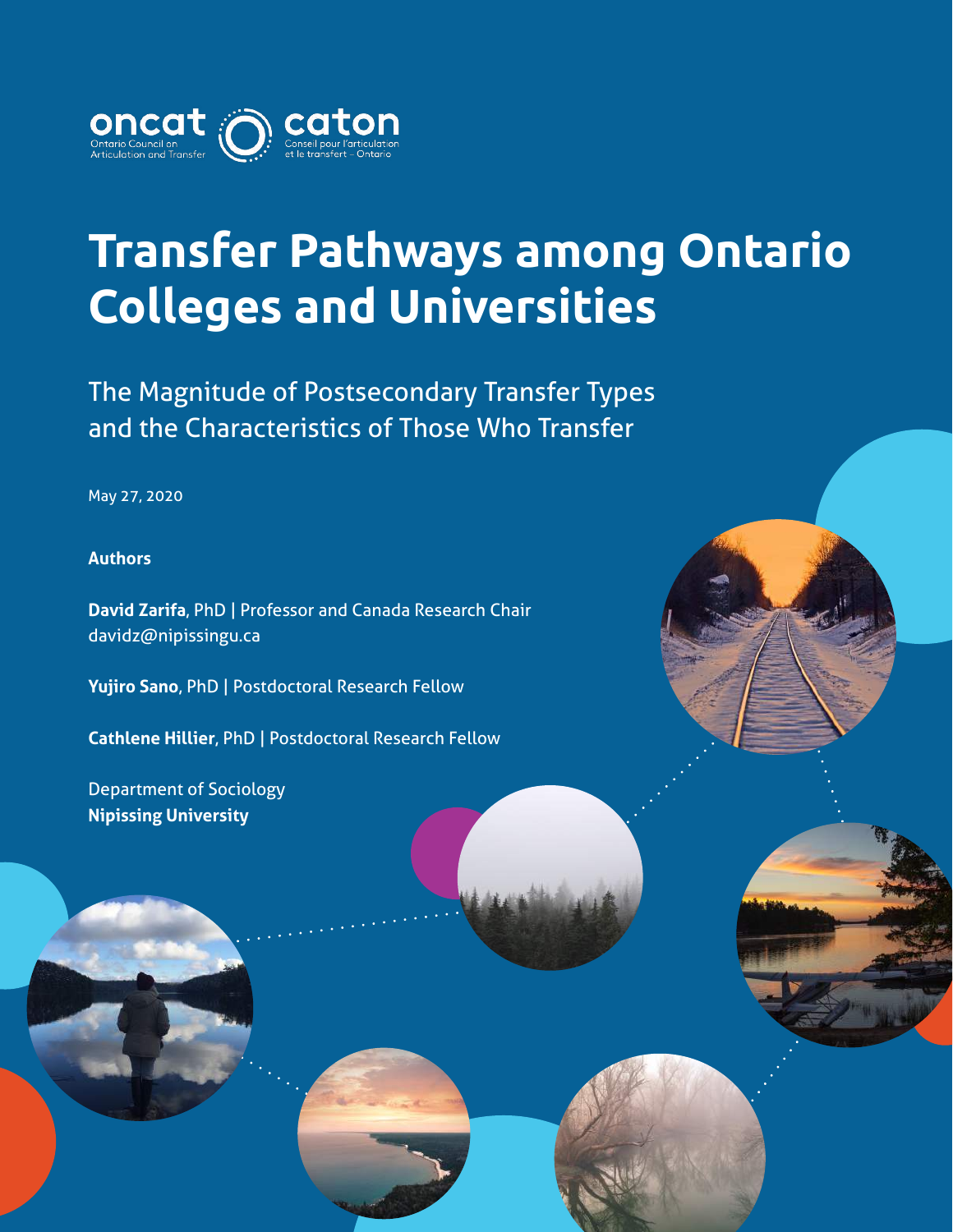# **Table of Contents**

#### **04 Overview of the Study**

Key Findings

#### **05 Introduction**

**Transfer Types and Prevalence: Which Pathways Are Postsecondary Students 06 Taking in Ontario?**

#### **The Characteristics of Those Who Transfer in Ontario: The Socio-Demographic 07 Antecedents of the Various Types of Postsecondary Pathways**

Bivariate Analysis Between Characteristics and Transfer Types

Multinomial Logistic Regression Analysis of Transfer Types

#### **13 Conclusion and Policy Implications**

#### **16 Appendix: Data Sources, Sample, Variables, and Analytical Approach**

Data Sources

Subsample and Restrictions Dependent Variable – Transfer Type Independent Variables – Student Characteristics Analytical Approach

#### **20 References**

**23 Figures and Tables**



This report was prepared for and funded by the Ontario Council on Articulation and Transfer (ONCAT). The opinions expressed within are those of the authors and do not necessarily reflect those of the Government of Ontario. © Copyright, ONCAT, 2021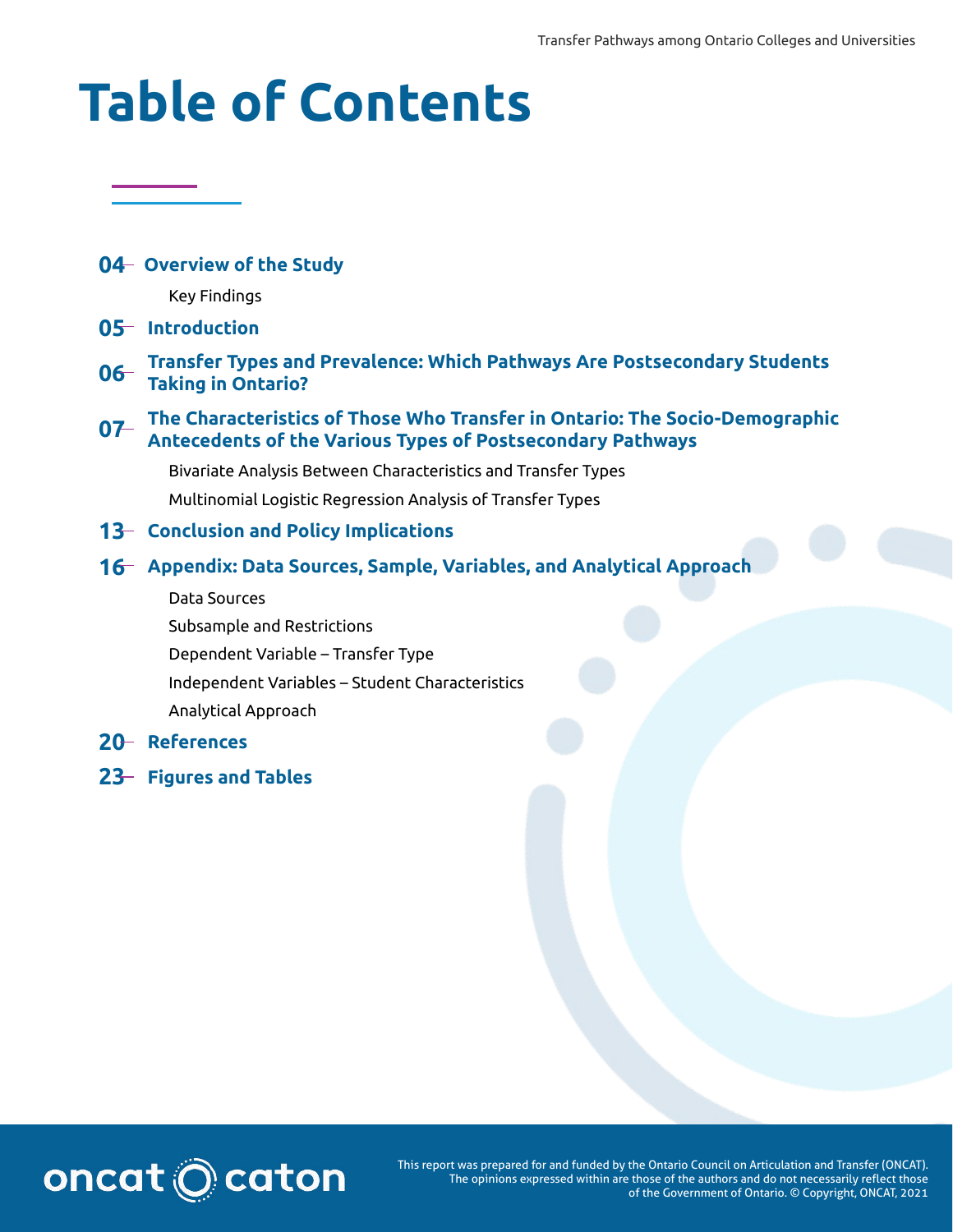# **Overview of the Study**

**Student transfer has become much more prevalent in recent years, as higher education** enrollment patterns become increasingly complex. For some, obtaining a degree or diploma in today's postsecondary system is the product of multiple starts and stops, and includes attendance at multiple postsecondary institutions. More and more students are balancing multiple life obligations with their schooling (e.g., work, family), leading to an increasing number of pathways in their pursuit of degrees, diplomas, and certificates. This study uses administrative data from Statistics Canada's Postsecondary Student Information System (PSIS) (2009 to 2016) linked to T1 Family File tax data to examine the types of transfer across Ontario's colleges and universities. The PSIS data constitutes a census of all students enrolled in Ontario colleges and universities, enabling analysis of the magnitude of the following pathways: college to university, university to college, college to college, university to university, non-transfer university, non-transfer college, and swirlers. It also examines the characteristics of those who transfer within Ontario's postsecondary system.

"Aside from studies examining transfer pathways in a single institution, few existing academic or policy reports have investigated the types of students who transfer among Ontario colleges and universities, nor have we fully understood the characteristics of students who are most likely to transfer during their postsecondary journeys."

## **Key Findings**

- The most prominent postsecondary pathway is non-transfer university students (76.17%), followed by non-transfer college students (15.86%), university to college transfers (2.15%), college to university transfers (2.03%), university to university transfers (1.73%), college to college transfers (1.52%), and swirlers (0.55%).
- Older students are more likely to take most of the transfer pathways, including university to university, college to college, college to university, and swirling, compared to younger students, while younger students were more likely to transfer from a university to a college and take the non-transfer university pathway.
- Compared to male students, female students are less likely to take many of the transfer routes (university to college, college to university, college to college, and swirling). However, female students were more likely than male students to either stay within the same university or transfer across universities.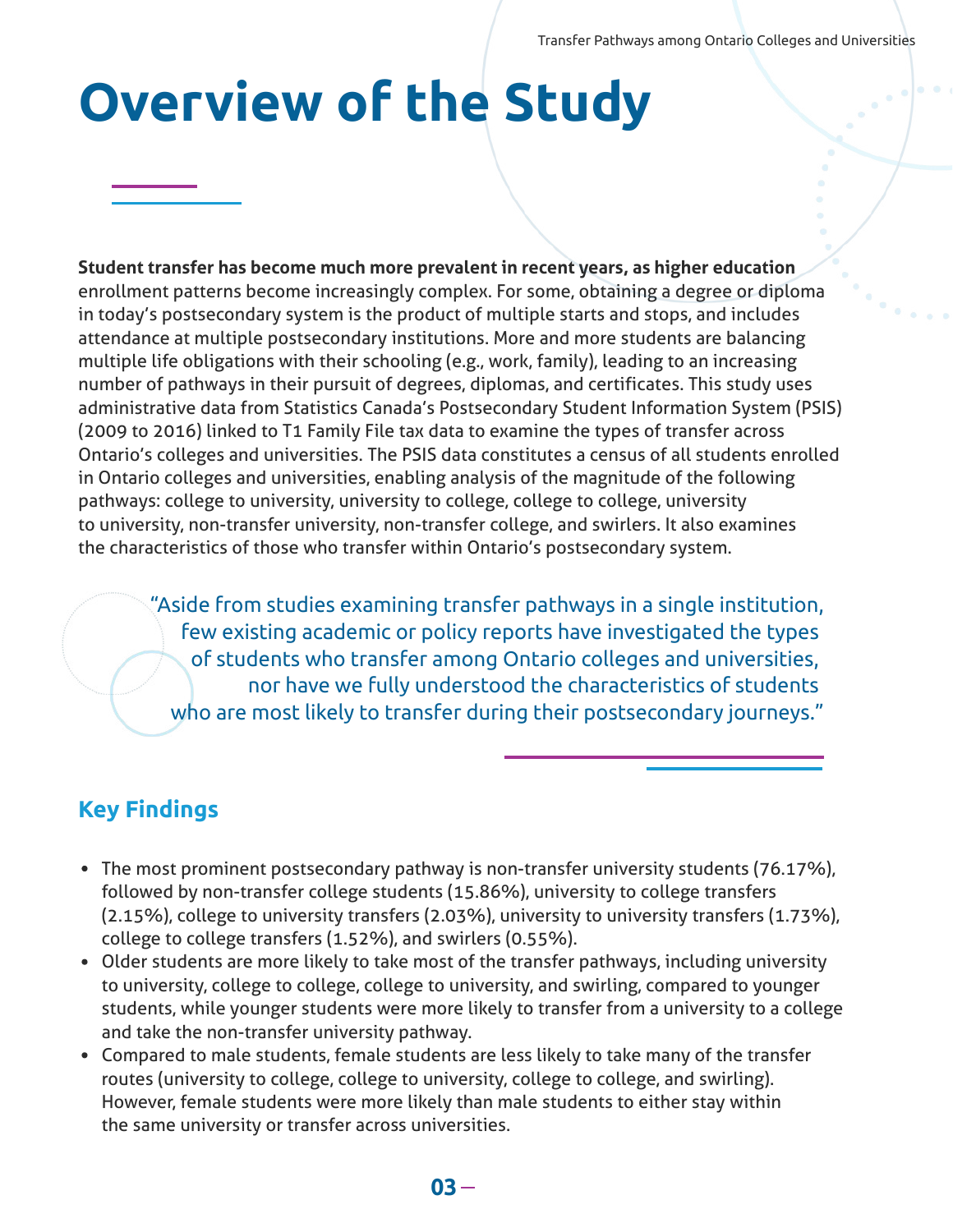Transfer Pathways among Ontario Colleges and Universities

- Lower parental income generally predicts higher odds of transferring from university to university, university to college, college to university, college to college, swirling, and not transferring from college, as well as lower odds of staying within the same university.
- Arts and humanities students show the highest probabilities of transferring from university to university, university to college, and swirling, whereas health majors show the highest probability of transferring from one college to another and for transferring from college to university.Compared to those from Southern Ontario institutions, students from Northern Ontario institutions have higher odds of transferring from university to university, are about half as likely to transfer from college to university, more likely to swirl, and less likely to transfer from college to college.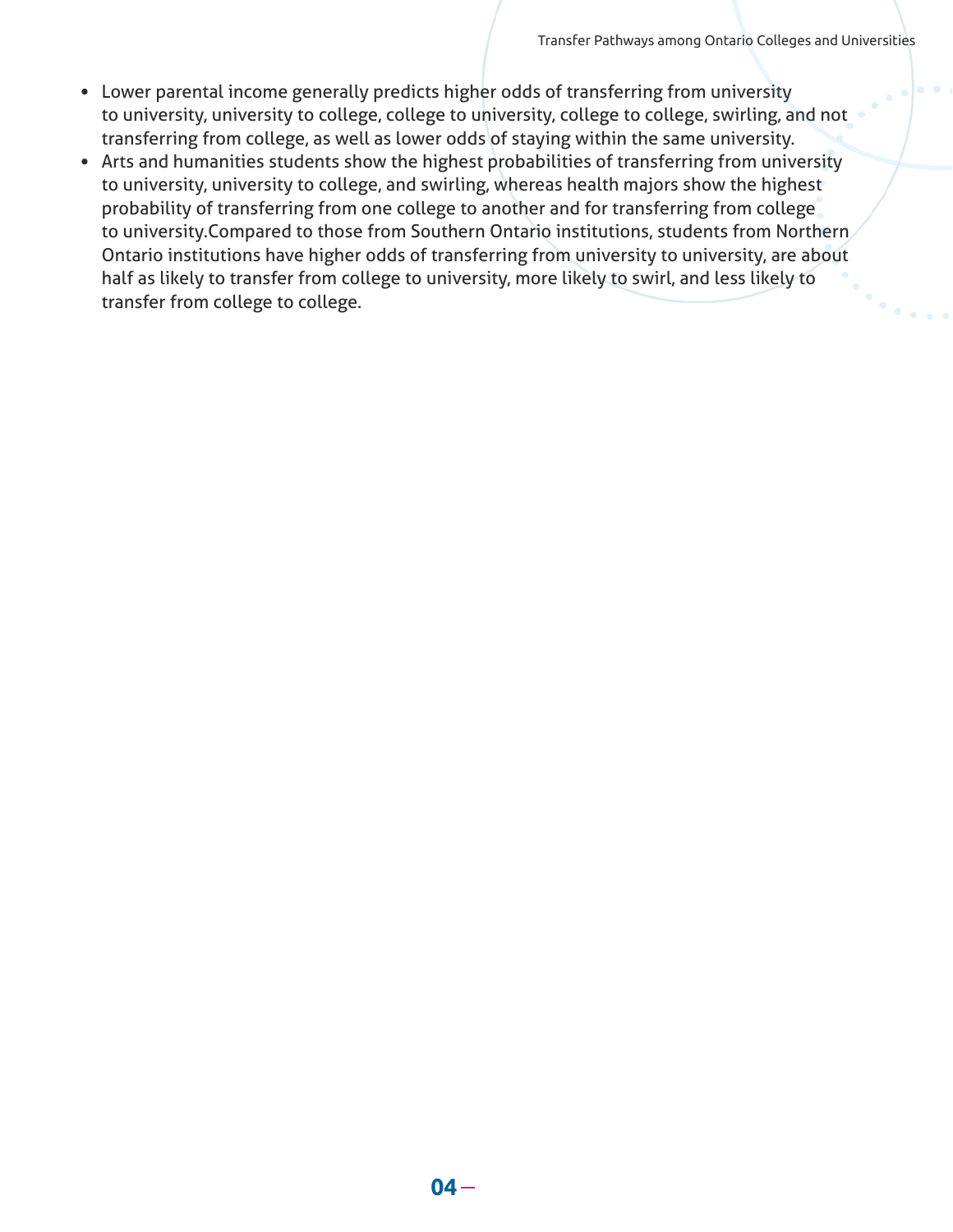Transfer Pathways among Ontario Colleges and Universities

# **Introduction**

**Attending college or university has become increasingly important for securing more** favourable workforce outcomes in today's knowledge-driven economy. Many stakeholders are looking for ways to enhance the participation of traditionally underrepresented groups. Policymakers and government officials are doing so with the hope of satisfying the ongoing and future skills demands of the workforce (Miner, 2010, 2012). At the same time, education officials and institution administrators are seeking cost-efficient ways to reduce attrition and dropout and boost retention, completion, and timely completion rates (Snowdon & Brady, 2018; Tricks, 2013).

Student transfer has become much more prevalent in recent years, as enrollment patterns become increasingly complex. As new populations enter the higher education system (e.g., older, first-generation, married), and as they are often balancing multiple obligations with their schooling (e.g., work, family), more and more students are taking multiple twists and turns to secure their degrees, diplomas, and certificates (Davies & Mehta, 2018; Deil-Amen, 2015). This trend underscores the need for data-driven research that maps out these less traditional pathways through higher education. Aside from studies examining transfer pathways in a single institution, few existing academic or policy reports have investigated the types of students who transfer among Ontario colleges and universities, nor have we fully understood the characteristics of students who are most likely to transfer during their postsecondary journeys.

This research fills this apparent gap in our understanding by analyzing administrative data from Statistics Canada's Postsecondary Student Information System (PSIS). The article will first examine the overall magnitude of transfers and transfer types relative to direct entry students in Ontario's postsecondary system. Next, the analysis will reveal which student characteristics are related to the various types of transfer pathways. Finally, the analysis will turn to multinomial logistic regressions to examine the relative impact of students' characteristics on postsecondary transfer types.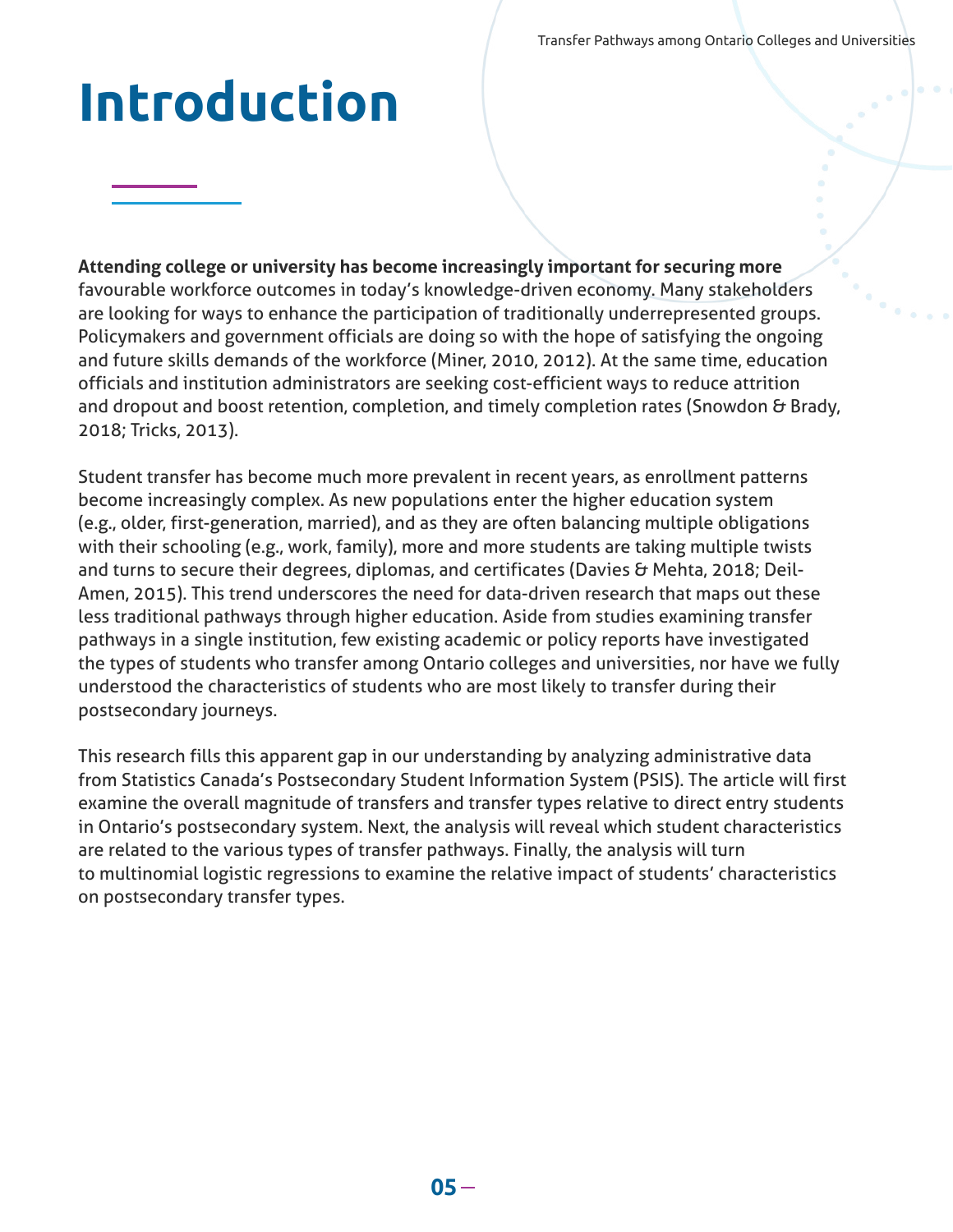## **Transfer Types and Prevalence: Which Pathways Are Postsecondary Students Taking in Ontario?**

#### **Prior research in Canada and the United States has identified several possible types**

of student pathways. Since transfer students comprise a relatively small proportion of postsecondary students, the type of transfer explored in existing research has been unequivocally related to sample size (e.g., see Finnie, Dubois, & Miyairi, 2017). Several studies have examined students who begin in a college diploma program and then proceed to graduate from a university degree program (Acai & Newton, 2015; Budd & Stowers, 2015; Crisp, 2017; Decock, 2004; Dougherty & Keinzl, 2006; Gerdhardt & Ackerman, 2014; Hurlihey, 2012; Lang & Lopes, 2014; Morrin, 2011; Roksa & Calcagno, 2008; Smith et al., 2016; Trick, 2013; Wang, 2012). Other studies have looked at transfer from university degree programs to college diploma programs (Goldrick-Rab and Pfeffer, 2009; Ishanti & Flood, 2018; Jenkins & Fink, 2016; Johnson & Muse, 2012; Kalogrides & Grodsky, 2011; Smith et al., 2016). A third, albeit smaller, body of literature has examined 'lateral transfers,' or pathways within the same postsecondary section, where students transfer from one college to another college or from one university to another university (Andrews, Li, & Lovenheim, 2014; Goldrick-Rab & Pfeffer, 2009). Finally, some researchers and education officials have alluded to further complexity among student pathways and now classify some students as 'swirlers' or 'shoppers,' a situation where students experience multiple starts and stops across or within sectors (McCormick, 2003).

In this section, we examine the prevalence of five types of transfer in Ontario's postsecondary system and construct a measure to capture the following seven categories: 1) college to university transfers (CU); 2) university to college transfers (UC); 3) college to college transfers (CC); 4) university to university transfers (UU); 5) non-transfer college students (NTC); 6) non-transfer university students (NTU); and 7) swirlers (i.e., those students who changed their institutions more than once within two years).

As shown in Figure 1, not surprisingly, the largest proportions of postsecondary students did not transfer within two years of beginning their postsecondary studies: NTU (76.17%) and NTC (15.86%). Still, nearly 8% of students did transfer, and among those students, the greatest proportions transferred across postsecondary sectors—either from university to college (2.15%) or college to university (2.03%). Interestingly, lateral transfers were less common (UU, 1.73%; CC, 1.52%). Swirlers was the least common pathway among Ontario students (0.55%). Additional characteristics of the PSIS-T1FF data set are shown in Table 1.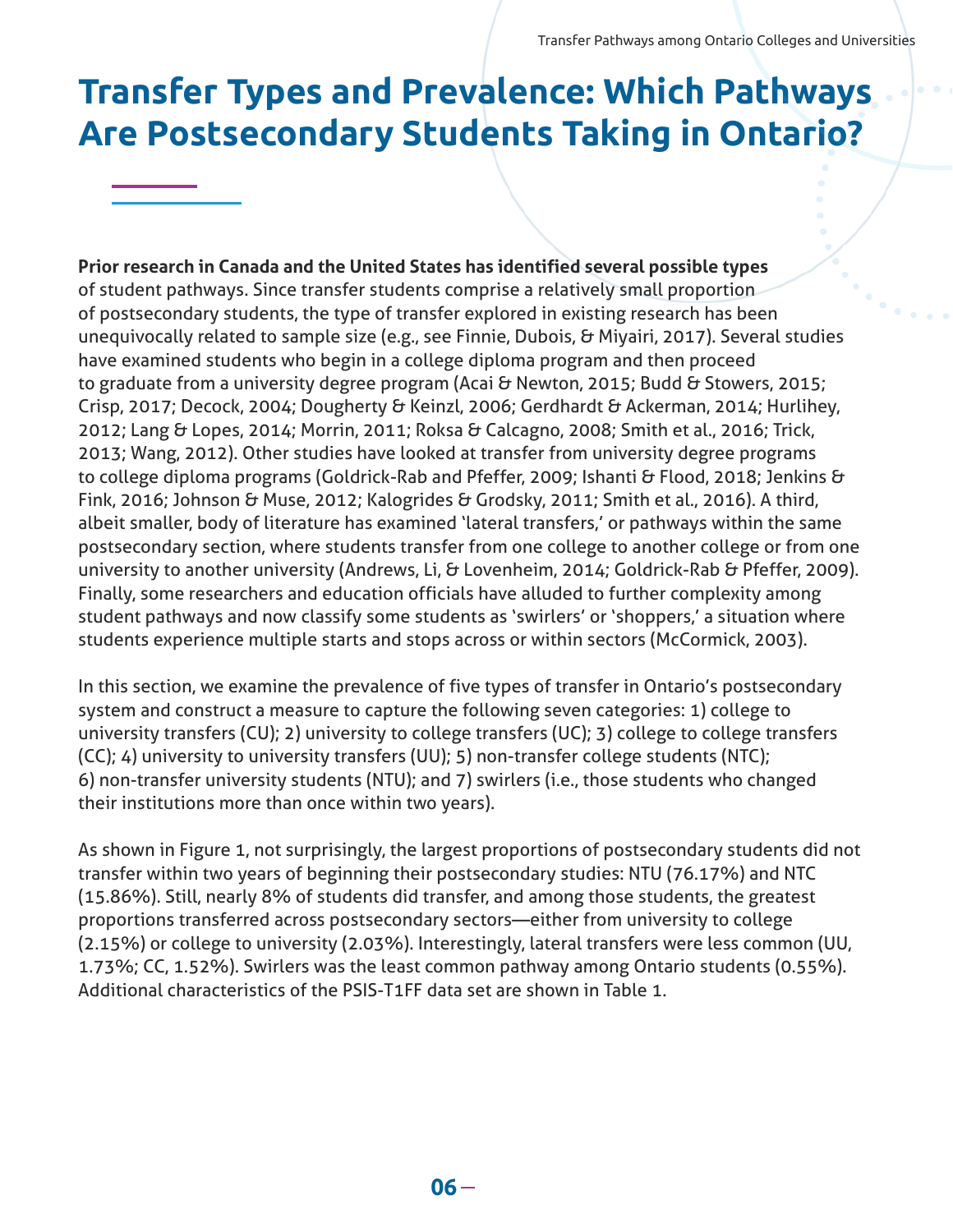### **The Characteristics of Those Who Transfer in Ontario: The Socio-demographic Antecedents of the Various Types of Postsecondary Pathways**

**Existing research suggests that the characteristics of students who transfer from college** to university, university to college, college to college, and university to university vary considerably. In Canada, only a handful of studies empirically map out the characteristics of those who transfer, and many such studies focus on single institutions and articulation agreements (Acai & Newton, 2015; Decock, 2004; Smith et al., 2016; Stewart & Martinello, 2012) rather than draw upon a census of all college and university students in Ontario as we do here.

For instance, Acai and Newton (2015) studied Guelph-Humber college to university transfer and direct-entry students. Their results found few differences attributable to learning approaches, use of available learning resources, and academic performance, but did point to male students, older students, and aspiring teachers as being more likely to take the transfer pathway into the University of Guelph. Smith and colleagues (2016) examined the characteristics of transfer students from Seneca College to York University and from York to Seneca. Both college to university and university to college transfer students were markedly similar in terms of a number of characteristics. For instance, transfer students were more likely to be female, Canadian citizens, under 25, French- or English-speaking, have at least one parent with a postsecondary education, and majoring in social sciences, business, and the humanities. Finally, Stewart and Martinello (2012) drew upon administrative data at Brock University and found college to university transfers were more prevalent among the social sciences, and university to university transfers more common in general studies, mathematics, and the sciences. Unfortunately, their data lacked sociodemographic characteristics to look beyond program information.

One recent exception examines the 2009 entry cohort of PSIS students and focuses on the student and program characteristics of those who transfer across universities in Ontario (Finnie, Dubois & Miyairi, 2020). Ultimately, field of study was shown to be the most prominent feature related to student transfer, with the humanities standing out as the field most associated with mobility, whereas architecture, engineering, and related technologies as fields with lower rates of student mobility.

A larger body of research exists in the United States and points to additional characteristics that might also impact student transfer types and postsecondary pathways (Budd & Stowers, 2015; Dougherty & Keinzl, 2006; Goldirck-Rab & Pfeffer, 2009; Ishitani & Flood, 2018; Kalogrides & Grodsky, 2011; Wang, 2012). A number of studies examine students who transfer out of a community college and into a four-year university program. Largely, students who were enrolled full-time, younger than 18 at the start of their program, enrolled in an academic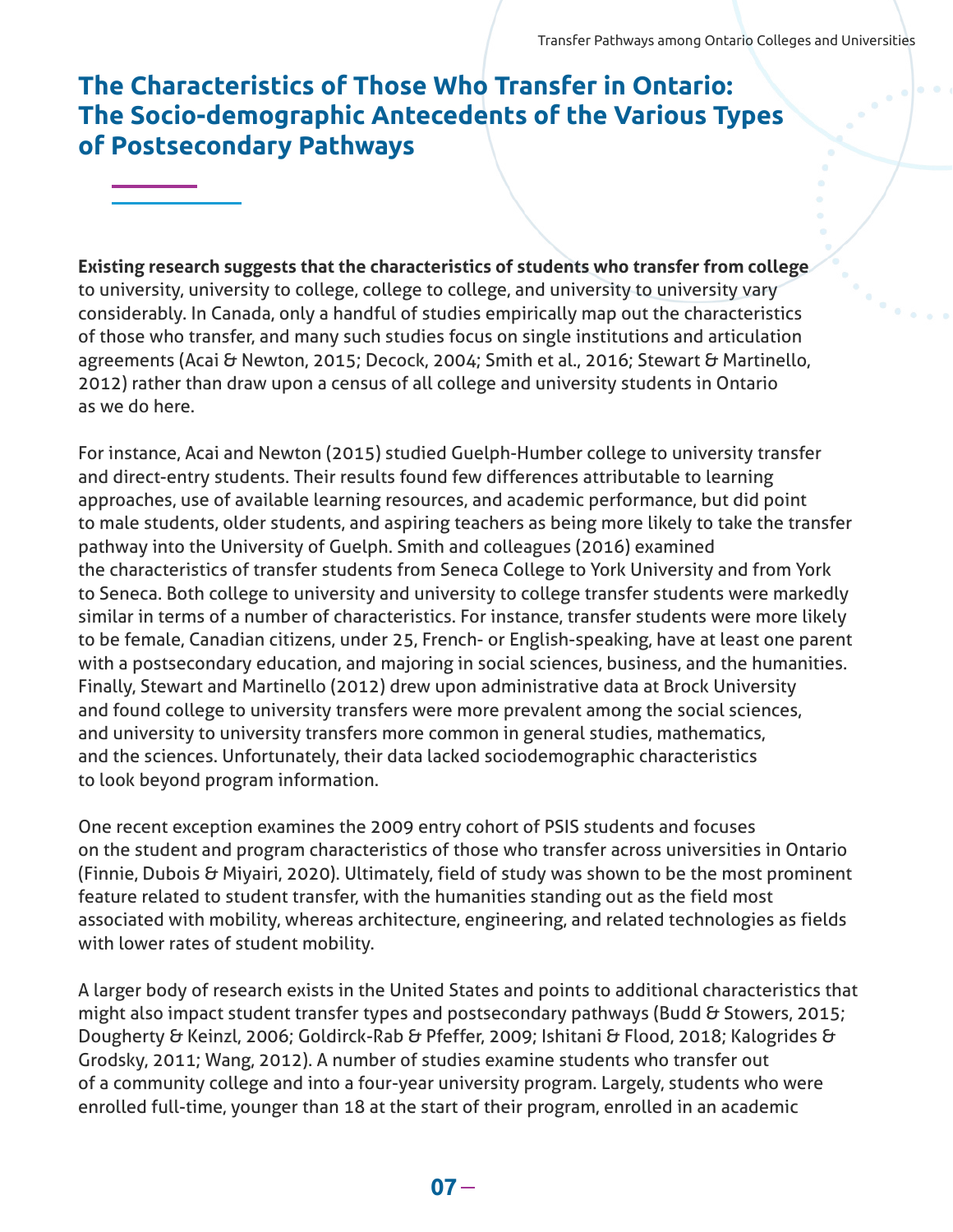program (vs. an occupational major), not working, without children, and coming from higher socio-economic backgrounds were all significantly more likely to transfer (Dougherty & Keinzl, 2006; Roksa & Calcagno, 2008; Wang, 2012). Existing evidence for race as a key sociodemographic determinant of transfer patterns has been mixed, with some studies finding no differences (e.g., Dougherty & Keinzl, 2006), and others finding African-American and Hispanic transfer rates to be comparatively lower (e.g., Budd & Stowers, 2015; Crisp, 2017; Wang, 2012).

Other work has looked at university to college transfer and found socio-economic background also plays a role in this form of transfer, with lower socioeconomic students more likely to transfer (Goldrick-Rab & Pfeffer, 2009; Jenkins & Fink, 2016; Kalogrides & Grodsky, 2011). Educational expectations, educational aspirations of peers in high school, and college academic performance were also shown to at times moderate the effects of parental socio-economic background (Goldrick-Rab & Pfeffer, 2009). Similarly, Ishitani & Flood (2018) found those with higher GPAs and higher admissions test scores were less likely to transfer. Females typically have been shown to have lower rates of this form of transfer (Ishitani & Flood, 2018; Johnson & Muse, 2012), while Asian and Hispanic students show mixed effects (Ishitani & Flood, 2018).

### **Bivariate Analysis Between Characteristics and Transfer Types**

Table 2 shows the results from our bivariate analyses with key characteristics identified in the existing research above. Overall, our bivariate results suggest that transfer types are significantly related (*p*<.001) to several demographic, program, family, and location characteristics. In this section, we discuss how various groups across these characteristics are represented across the categories of our transfer type variable.

In terms of age, Figure 2 reveals that younger, traditionally-aged students (those ages 21 or under) show comparatively lower percentages across transfer categories, with the exception of university-college transfers. Specifically, smaller proportions of younger students (21 or younger), compared to older students (22 or older), are categorized as UU (1.72% vs. 1.82%), CU (1.79% vs. 3.67%), CC (1.43% vs. 2.2%), and swirlers (0.53% vs. 0.68%), although this pattern is reversed for UC (2.20% vs. 1.80%). For non-transfer students, the results are mixed, with older students showing higher percentages of non-transfer college (31.22% vs. 13.67%) and younger students more likely to take the non-transfer university pathway (78.66% vs. 58.6%).

Our results in Figure 3 also point to different patterns in transfer types by sex. Specifically, the results suggest that larger proportions of female students are either entering the university sector without transferring (NTU, 78.18% vs. 73.82%) or are transferring into and across the university sector more so than male students (CU, 2.20% vs. 1.82%; UU, 1.87% vs. 1.57%), whereas males show comparatively higher percentages of non-transfer college (NTC, 18.48% vs. 13.6%), lateral transfer across colleges (CC, 1.57% vs. 1.49%), and transfer into colleges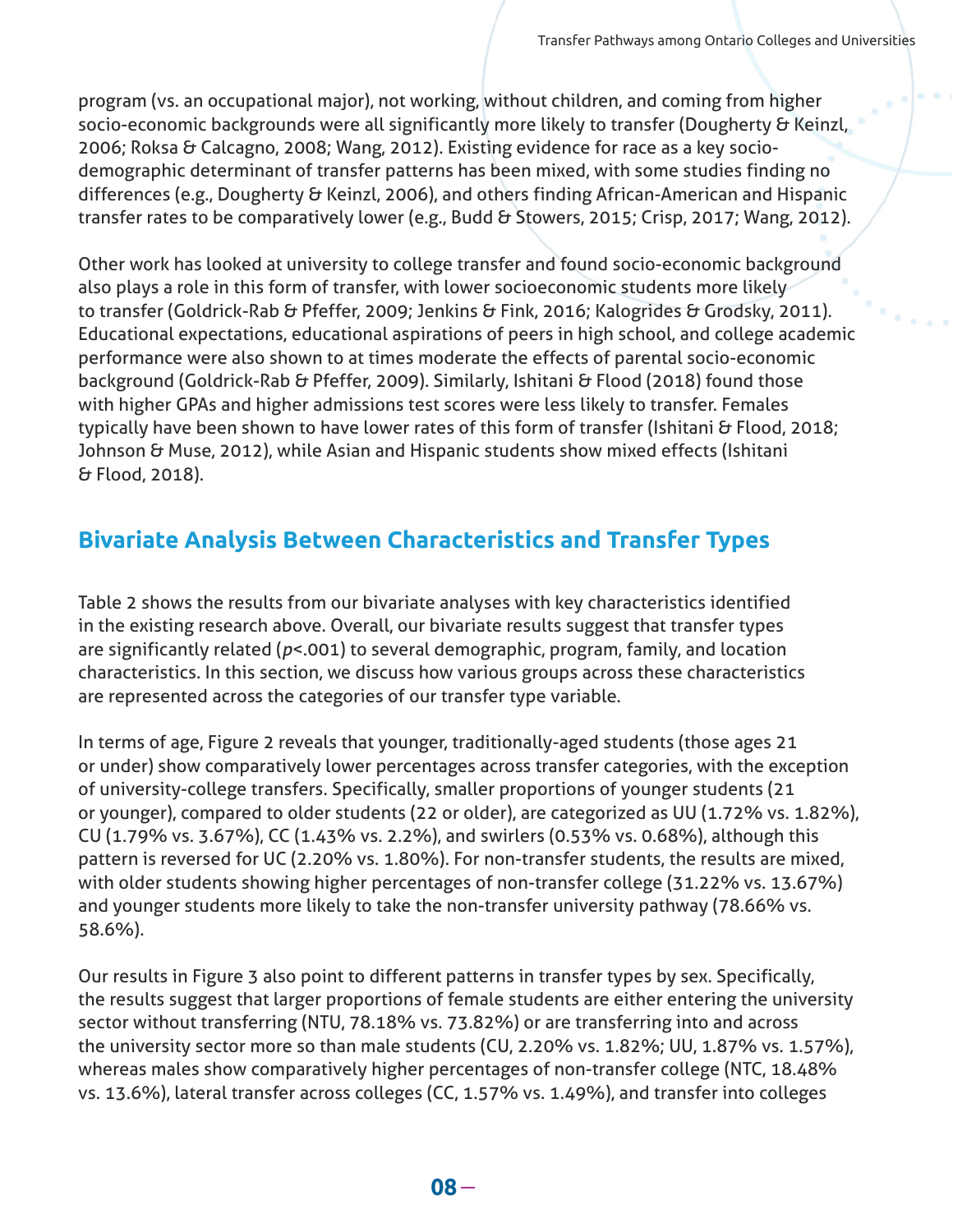(UC, 2.19% vs. 2.11%). For swirlers, male and female students show similar percentages (0.54% vs. 0.55% respectively).

Prior research suggests that family socio-economic status may be an important predictor of postsecondary pathways. Indeed, the PSIS data supports this notion (see Figure 4). Students from the higher parental income categories showed increasingly higher percentages in terms of the NTU pathway (increasing from 71.25% to 85.63%). The percentages taking the CU, NTC, UC, and swirler routes decreased for higher income families, while the percentages taking the NTU pathway increased with parental income. In terms of lateral transfers across universities, the results appear to be mixed with a somewhat positive relationship with parental income.

For program characteristics, Figure 5 shows larger proportions of students who started their postsecondary educational career as full-time in the CU (2.06% vs. 1.41%) and NTU (76.47% vs. 69.79%) pathways compared to their part-time counterparts. Conversely, smaller proportions of full-time students made lateral moves across universities or colleges (UU, 1.61% vs. 4.23%; CC 1.52% vs. 1.57%), transfers from university to college (2.00% vs. 5.33%), and multiple transfers (swirlers, 0.52% vs. 1.15%). Interestingly, full-time students also showed lower percentages of non-transfer college pathways (15.83% vs. 16.52%).

For field of study, several findings of interest also emerge (see Figure 6). First, students whose field of study is health-related had the highest percentages taking college to university (3.75%), college to college (2.58%), and non-transfer college (20.11%) pathways but the lowest proportions transferring across universities UU (0.96%), from university to college (1.21%), and non-transfer university (70.84%). Students in the arts and humanities were most likely to transfer from university to university and from a university to a college. Students whose field of study is in the natural sciences showed the lowest percentage across swirlers (0.43%).

Two family-related variables (i.e., family composition and family size) are also important in understanding transfer types. In Figure 7, we find that smaller portions of students with loneparent family are categorized as UU (1.70% vs. 1.74%) and NTU (70.32% vs. 76.96%) than their counterparts from two-parent families, although this pattern is reversed for UC (2.39% vs. 2.11%), CU (2.59% vs. 1.95%), CC (2.04 vs. 1.45%), NTC (20.28% vs. 15.26%), and swirlers (0.67% vs. 0.53%). Moreover, in Figure 8, students from larger families (4 or more) are more likely to take the UU (1.76% vs. 1.67%), UC (2.19% vs. 2.04%), and NTU (77.85% vs. 72.24%) pathways than those with smaller family size (three or fewer).

Finally, in terms of regional differences, prior research suggests that students in the northern areas of Canada may have different educational trajectories than their southern counterparts (see Hango et al., 2019; Zarifa, Hango, & Pizarro Milian, 2018a). Figure 9 compares the proportions of students from Northern and Southern Ontario institutions across our transfer type categories. Overall, larger portions of students from northern institutions are transferring laterally across universities (2.31% vs. 1.71%), and are more likely to take the non-transfer university pathway (78.40% vs. 76.06%). They also show higher percentages of swirlers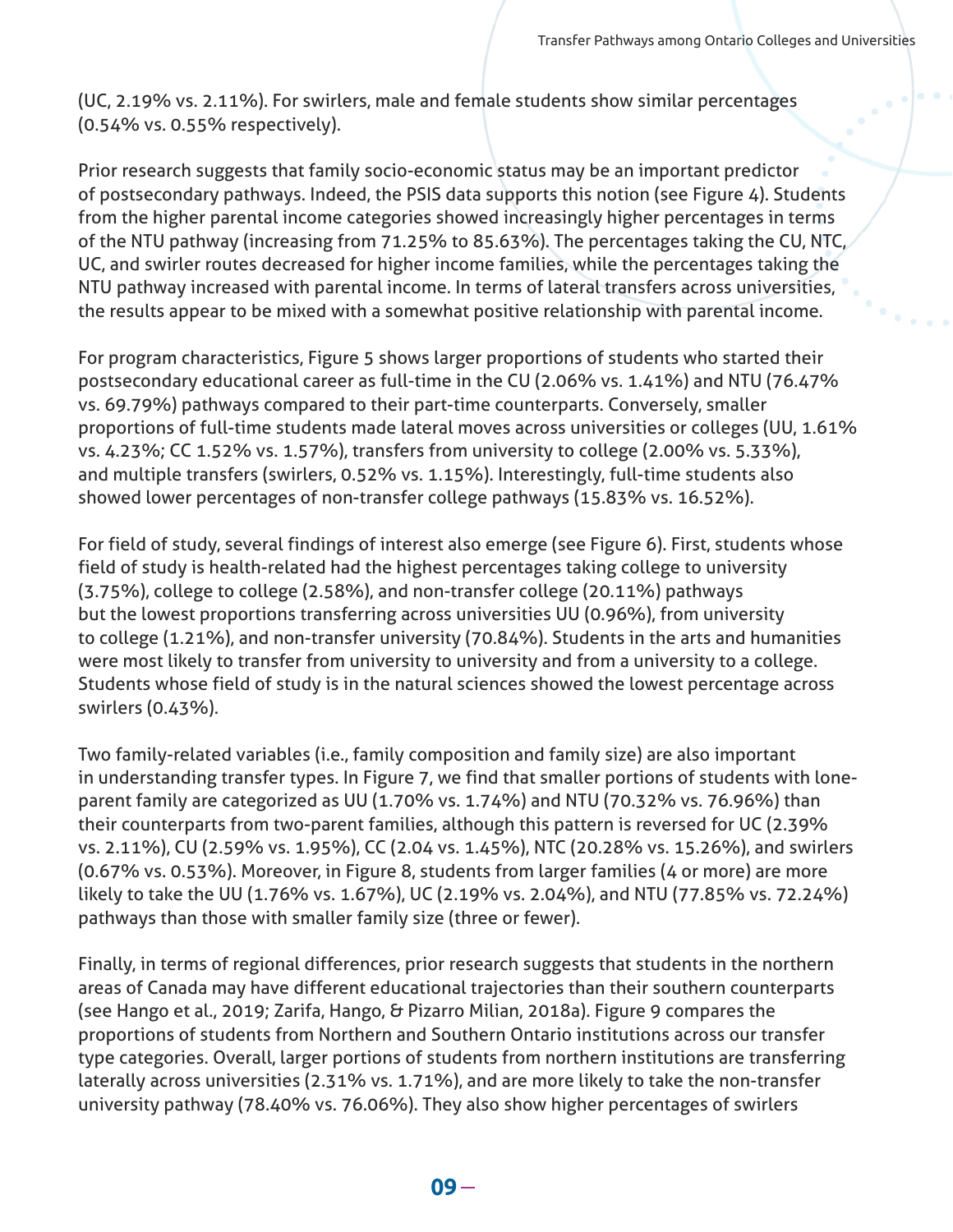swirlers (0.74% vs. 0.54%) than their southern counterparts. Conversely, smaller proportions of northern students are transferring across universities and colleges in either direction (UC, 2.10% vs. 2.15%); CU, 1.84% vs. 2.04%), transferring from college to college (1.42% vs. 1.53%), and not transferring from a college program (13.19% vs. 15.98%).

### **Multinomial Logistic Regression Analysis of Transfer Types**

Our bivariate analyses discussed above are useful in estimating the gross impact of student characteristics on transfer type variables. However, to further estimate the net impact of each of the characteristics simultaneously, we turn to our multivariate analysis, consisting of multinomial logistic regressions as well as predicted probabilities and 95% confidence intervals. The results for the multinomial logistic regressions are shown in Table 3 and the predicted probabilities derived from those models are shown in Table 4 and graphed in Figures 10 to 17. Largely consistent with bivariate analysis, our multivariate analysis shows that demographic, program, family, and regional characteristics are significantly associated with transfer types.

In terms of age, older students show higher odds of taking many of the transfer pathways (e.g., UU, OR=1.14, p<0.001, CU, OR=2.61, p<0.001, CC, OR=1.94, p<0.001, and swirlers, OR=1.46, p<0.001) as well as the non-transfer college route (OR=2.92, p<0.001) compared to taking the non-transfer university route. However, older students showed lower odds of transferring from university to college (UC, OR=0.84, p<0.001). When comparing the predicted probabilities in Figure 10, we can see that younger students have a higher probability of transferring from university to college whereas older students have a higher probability of transferring from college to university. As well, younger students show comparatively higher probabilities of either not transferring from university or doing so to another university, whereas older students show higher probabilities of staying at the same college or transferring from college to college.

For sex, female students are less likely than male students to take many of the transfer routes (UC, OR=0.87, p<0.01; CU, OR=0.93, p<0.001, CC, OR=0.78, p<0.001; NTC, OR=0.67, p<0.001), and swirlers, OR=0.85, p<0.001) than take the non-transfer university pathway. One exception is that they were more likely to transfer across universities than male students (UU (OR=1.11, p<0.001). Figure 11 sheds additional light on these differences by plotting the predicted probabilities. Overall, female students show higher probabilities of staying within the university sector for their postsecondary education as well as higher probabilities of transferring into the university sector from a college program compared to males.

For parental income, our findings mirror those of our bivariate results above, as higher parental income generally predicts lower odds of taking the UU, UC, CU, CC, NTC, and swirler pathways in comparison to the non-transfer university route. However, students from middle (OR=1.08, p<0.01) and lower parental income (OR=1.11, p<0.001) categories are more likely to transfer from university to college compared to those from the lowest income category. Interestingly, the predicted probabilities in Figure 12 show evidence that perhaps the positive and negative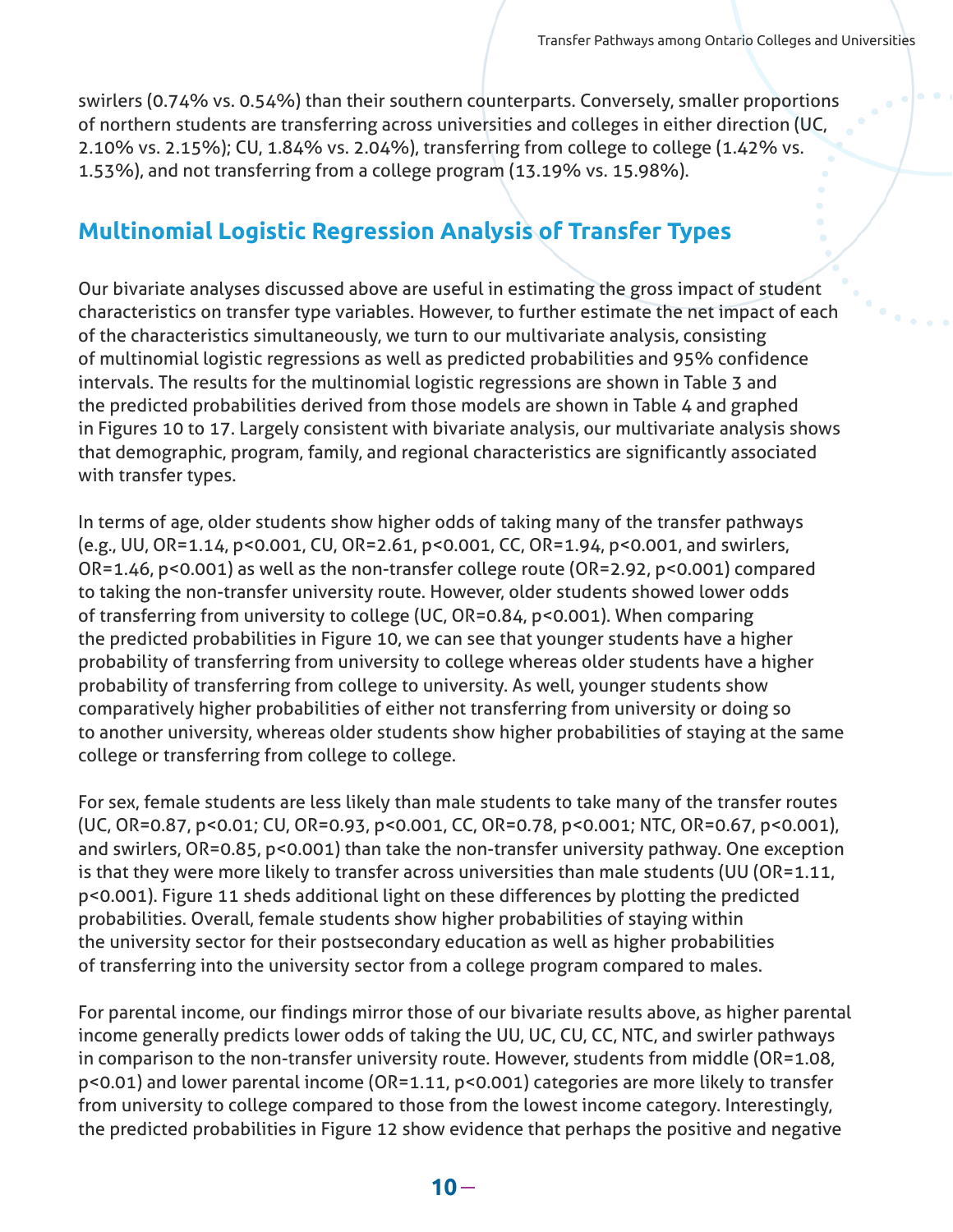relationships between parental income and the university and college non-transfer pathways appear to be non-linear, where probabilities of taking the non-transfer university path increase exponentially with family income, and the probabilities of taking the non-transfer college route decline exponentially with family income.

Program characteristics are also significantly associated with transfer types (p<.001). Compared to full-time students, part-time students are more likely to transfer across universities (OR=2.62), from university to college (OR=2.99), and be categorized as a swirler (OR=1.92) than take the non-transfer university pathway. Additionally, part-time students are less likely to transfer from college to university (OR=0.40), across colleges (OR=0.73), and stay at the same college (OR=0.64, p<0.001). Moreover, in Figure 13, we can see that the relative differences in probabilities across groups are largest for the UU and UC transfer categories. In other words, part-time university students show higher probabilities of switching to another university or to a college compared to full-time students. At the same time, part-time students are nearly twice as likely to become swirlers than full-time students (OR=1.01 vs. 0.52).

> "Our focus on north and south comparisons is also the first of its kind and offers new evidence for conversations about the creation and exploration of new credit transfer pathways, initiatives, and support networks among Ontario's northern institutions."

For field of study, compared to those who major in arts/humanities, students who major in health are less likely take the UU (OR=0.43, p<0.001), UC (OR=0.43, p<0.001), and swirling pathways (OR=0.81, p<0.001) but are more likely to take the CU (OR=2.43, p<0.001), CC (OR=1.83, p<0.001), and NTC (OR=1.52, p<0.001) routes over the non-transfer university route. Moreover, students who major in natural sciences are less likely to transfer from university to university (OR=0.65, p<0.001), university to college (OR=0.56, p<0.001), college to university (OR=0.38, p<0.001), across colleges (OR=0.65, p<0.001), stay at the same college (OR=0.97, p<0.01), and swirl (OR=0.59, p<0.001) than take the non-transfer university route in comparison to students who major in arts/humanities. A similar pattern emerged for students who major in social sciences. Specifically, compared to arts/humanities students, they are all less likely to be representing in UU (OR=0.71, p<0.001), UC (OR=0.73, p<0.001), CC (OR=0.72, p<0.001), NTC (OR=0.88, p<0.001), and swirling (OR=0.71, p<0.001) pathways than the NTU pathway but more likely to take the CU pathway (OR=1.14, p<0.001). Figure 14 provides an illustration of how the relative probabilities vary across fields and transfer types. In terms of non-transfer students, health majors show the lowest probability of taking the non-transfer university route while social science students show the lowest probability of taking the nontransfer college pathway. Arts and humanities students show the highest probability of transferring from university to university and university to college. They also show the highest probability of swirling. Health students show the highest probability of transferring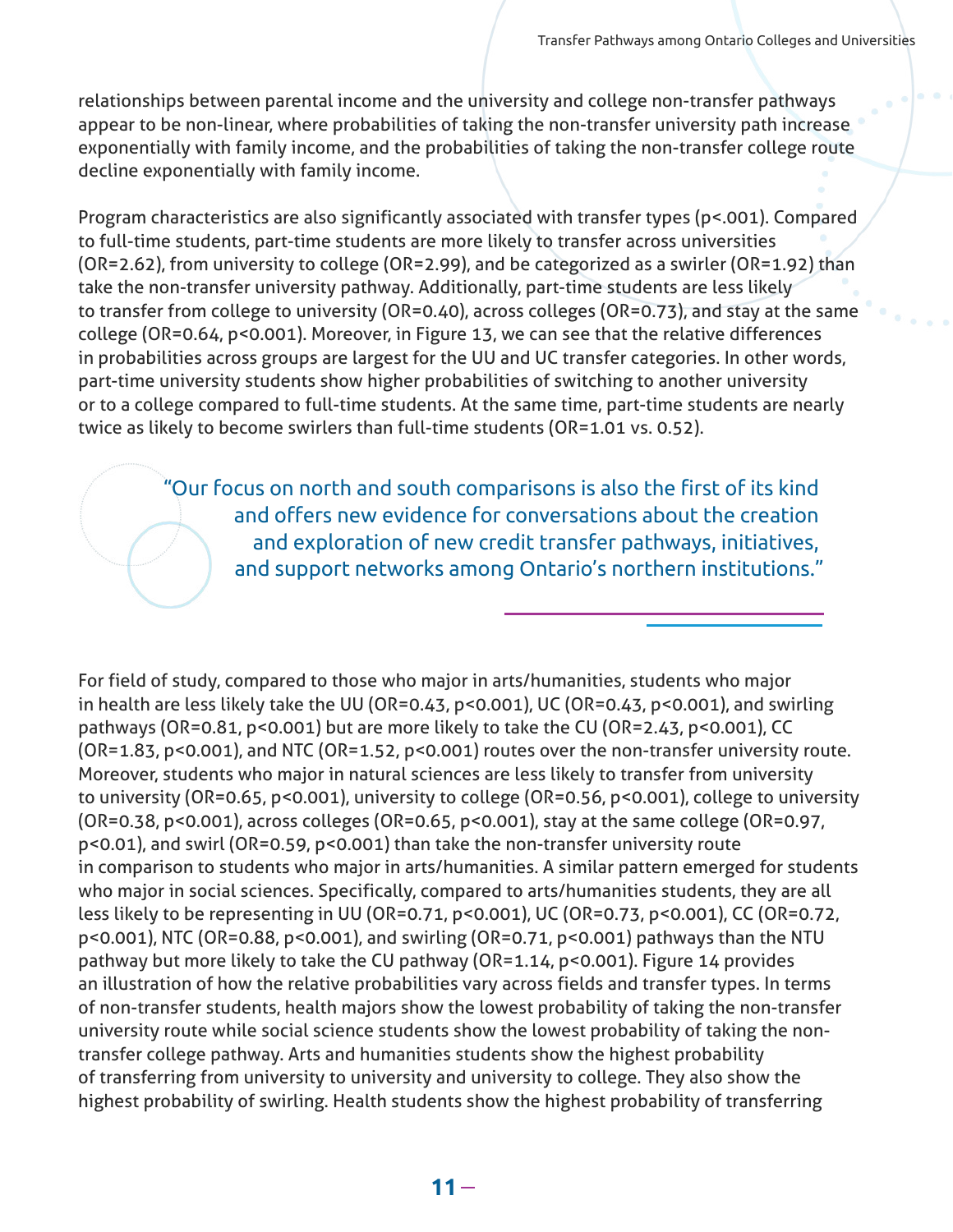college to another and transferring from college to university. Natural science and social science students show similarly high probabilities of taking the non-transfer university route, whereas health majors show the highest probability of staying at the same college.

For family characteristics, we find that, compared to their two-parent family counterparts, students from a lone-parent family are more likely to take all other routes (UU, OR=1.07, p<0.05, UC, OR=1.23, p<0.001, CU, OR=1.14, p<0.001, CC, OR=1.25, p<0.001, NTC, OR=1.13, p=0.001, and swirlers, OR=1.27, p<0.001) than take the non-transfer university route. Further, Figure 15 shows that the relative difference across family composition is most apparent for the non-transfer route, where students from two-parent families show significantly higher probabilities.

Moreover, compared to those from small families, students from larger families are more likely to transfer across universities (OR=1.09, p<0.001) or from university to college (OR=1.14, p<0.001) than NTU but less likely to transfer from college to university (OR=0.94, p<0.01), across colleges (OR=0.94, p<0.05), or stay at the same college (OR=0.90, p<0.001). In addition, Figure 16 shows that students from smaller families show comparatively higher probabilities of taking the non-transfer university pathway compared to students from larger families.

Finally, in terms of institution location, several interesting findings emerge from our analyses. Our results suggest that students at Northern Ontario institutions have higher odds of transferring across universities compared to those attending Southern Ontario institutions (OR=1.21, p<0.001). At the same time, students at northern institutions are significantly less likely to transfer from a college to university (CU, OR=0.48, p<0.001), transfer across colleges (OR=0.56, p<0.001), and stay at the same college (OR=0.55, p<0.001) than they are to take the non-transfer university pathway. Figure 17 shows that students from northern institutions have significantly higher probabilities of taking the non-transfer university pathway and significantly lower probabilities of taking the non-transfer college pathway compared to those at southern institutions. Interestingly, students at northern institutions are about half as likely to transfer from college to university as their counterparts at southern institutions. Students at southern institutions are about 1.5 times more likely than those at northern institutions to transfer from college to college. In terms of swirlers, students at northern institutions show comparatively higher probabilities of taking this complex pathway.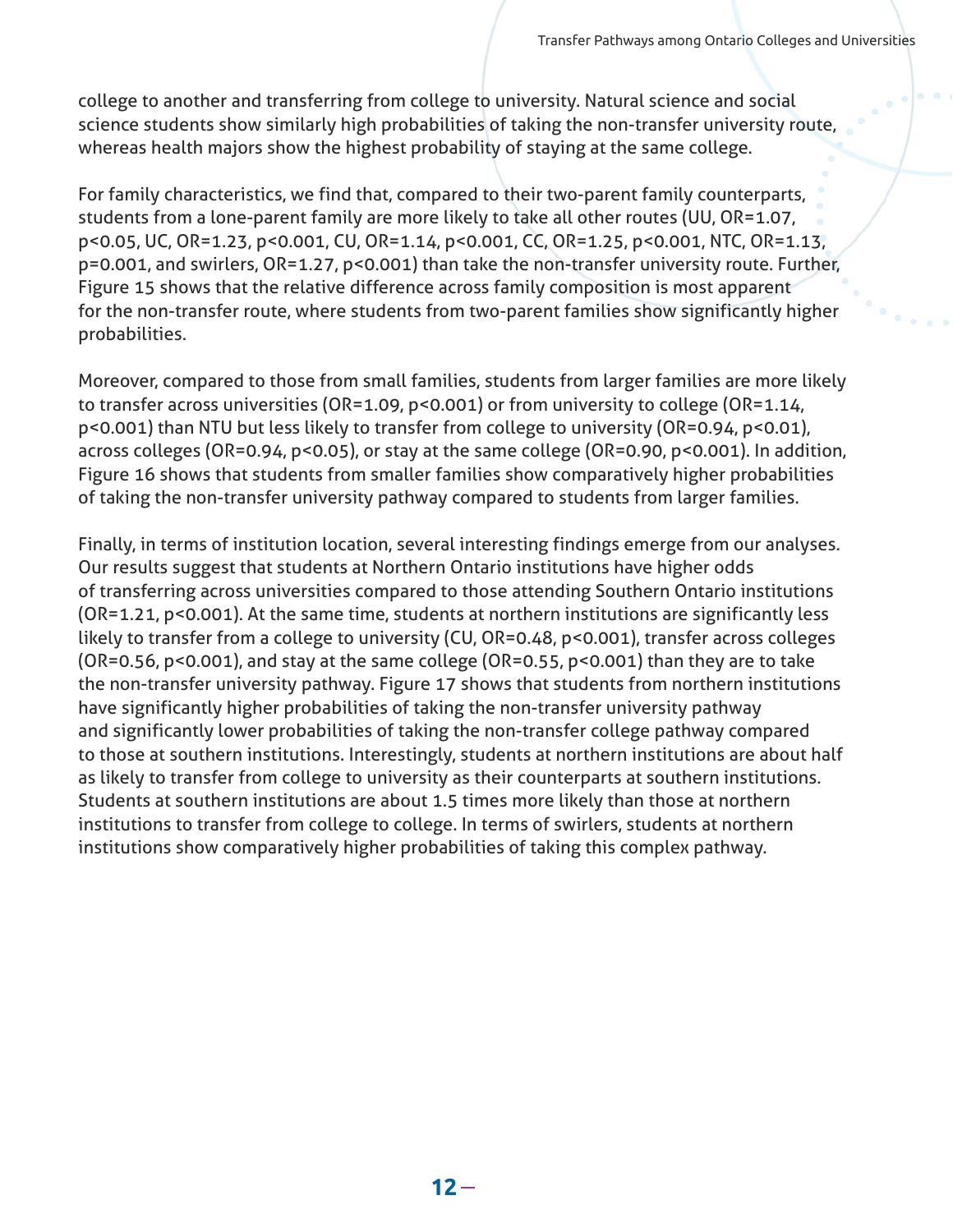## **Conclusions and Policy Implications**

The results of this study shed light on the current level of transfer within the Ontario college and university sectors. Drawing on postsecondary enrolment census data from Statistics Canada's PSIS linked to family tax data, we assess both the overall magnitude of transfer within the province and identify several student characteristics that significantly impact the likelihood of transferring.

Overall, in terms of the magnitude and type of pathway, the most prominent postsecondary pathways are those that do not involve transfer, as about 76% of students stayed at the same university and about 16% of students stayed at the same college within two years of commencing their postsecondary studies. Interestingly, among those who did transfer, movement from one sector to another was more common than movement within sectors. Specifically, university to college transfer was most prevalent (2.15%), followed by college to university transfer (2.03%), university to university transfer (1.73%), and college to college transfer (1.52%). Swirlers (0.55%) comprised the least common pathway.

Our results also point to several key characteristics that influence students' chances of taking a particular pathway. First, age has a significant impact on transfer activities. Older, nontraditional age students (22 and above) are more likely to take most of the transfer pathways, including university to university, college to college, college to university, and swirling, compared to younger students. At the same time, younger students are more likely to transfer from a university to a college and take the non-transfer university pathway. This finding resonates with existing studies that find non-traditional age students encounter more difficulties completing their programs, take more complex pathways to acquire their credentials, and often take longer to do so (Deil-Amen 2015; Zarifa et al. 2018b).

In step with prior work in the United States (Ishitani & Flood, 2018; Johnson & Muse, 2012), the sex of the student also has an effect on postsecondary pathways, even once taking into consideration all other characteristics in our models. Compared to male students, female students are less likely than their male counterparts to take many of the transfer routes (university to college, college to university, college to college, and swirling). In addition, our findings revealed that female students are more likely than males to either stay within th e same university or transfer across universities.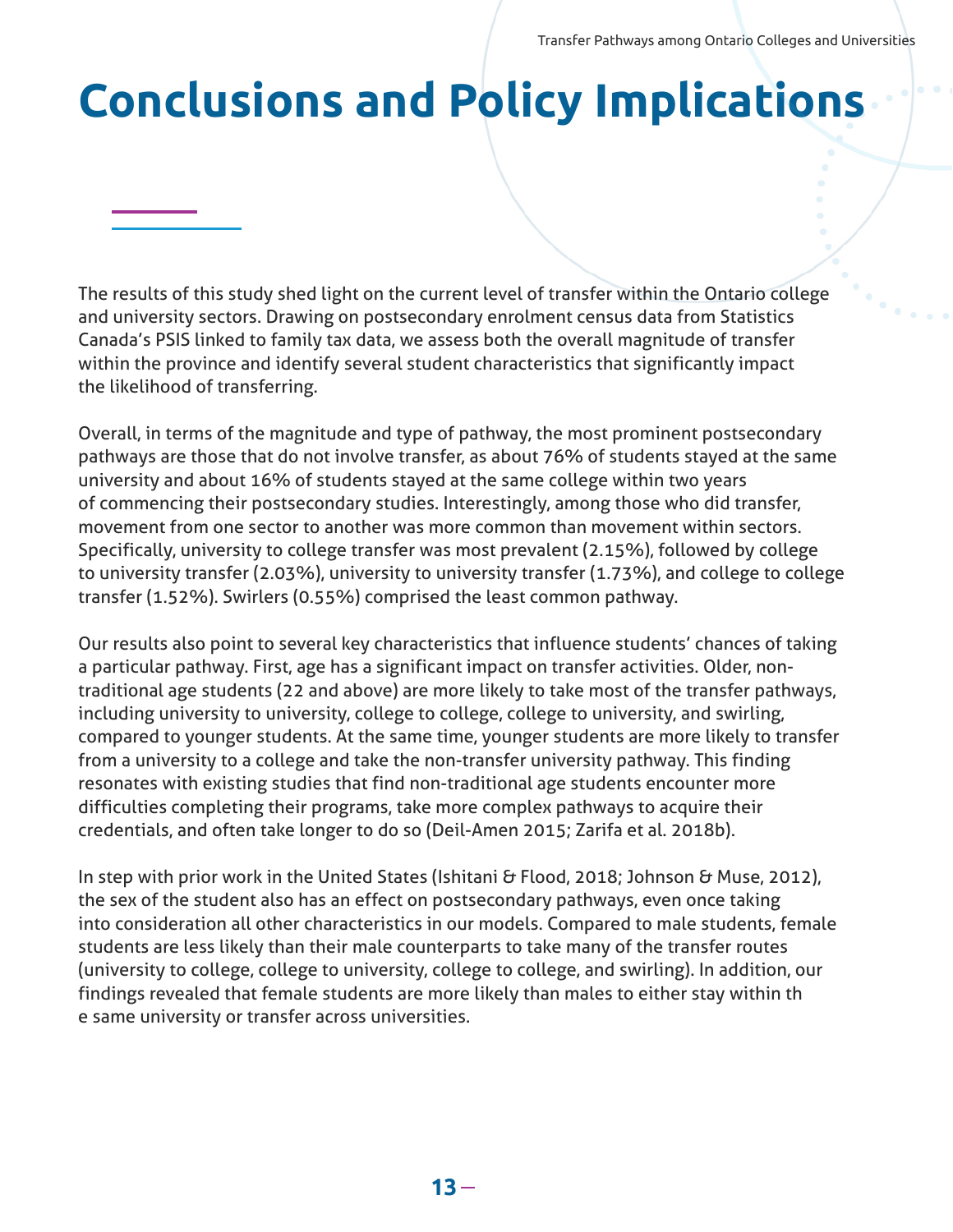Family tax data linked to students' postsecondary information allowed us to examine the extent to which parental socio-economic status (SES) might impact student pathways. Indeed, parental SES does matter. Lower parental income generally predicts higher odds of transferring from university to university, university to college, college to university, college to college, swirling, and not transferring from college, as well as lower odds of staying within the same university. Unfortunately, our measure of parental SES is limited in two ways. First, the PSIS data lacks measures of parental occupation, parental education, and parental aspirations for their children's education to more fully grasp how parental SES or cultural capital might impact student pathways (Goldrick-Rab and Pfeffer, 2009; Kalogrides & Grodsky, 2011). Second, the PSIS data also lack measures to capture student performance or abilities, which have been shown to predict lower transfer rates in other contexts and moderate the effects of parental socio-economic background (Goldrick-Rab and Pfeffer, 2009; Ishitani & Flood, 2018).

In terms of field of study, we also uncover several key differences. Mobility was highest among arts and humanities majors as well as health majors. For instance, arts and humanities students show the highest probabilities of transferring from university to university, university to college, and swirling, whereas health majors show the highest probability of transferring from one college to another and for transferring from college to university.

Finally, our study is the first to consider how regions within Ontario might also impact student pathways. While previous studies have shown students from the northern areas of Canada experience difficulties accessing postsecondary education and majoring in the lucrative STEM fields (Hango et al. 2019; Zarifa et al. 2018a), no existing research has examined the impact that location of study might have on transfer pathways. Compared to those from Southern Ontario institutions, students from Northern Ontario institutions have higher odds of transferring from university to university, are about half as likely to transfer from college to university, more likely to swirl, and less likely to transfer from college to college. While this research does point to significant differences across the two locales, it remains unclear which students within each location may be more likely to transfer. As such, future work will investigate the characteristics of students within each of these regions as well as explore the nature and extent of north-south transfer.

Taken together, our results have three key implications for policymakers and education administrators. First, our study provides a snapshot of system-level transfer in Ontario and compares the relative magnitude of transfer both within and across university and college sectors. This information is particularly important for governments and policymakers seeking to assess overall transfer-type levels and evaluate and establish appropriate supports. Second, by identifying some of the key characteristics of those who access the various transfer pathways, we have set the stage for policymakers and administrators who are seeking data-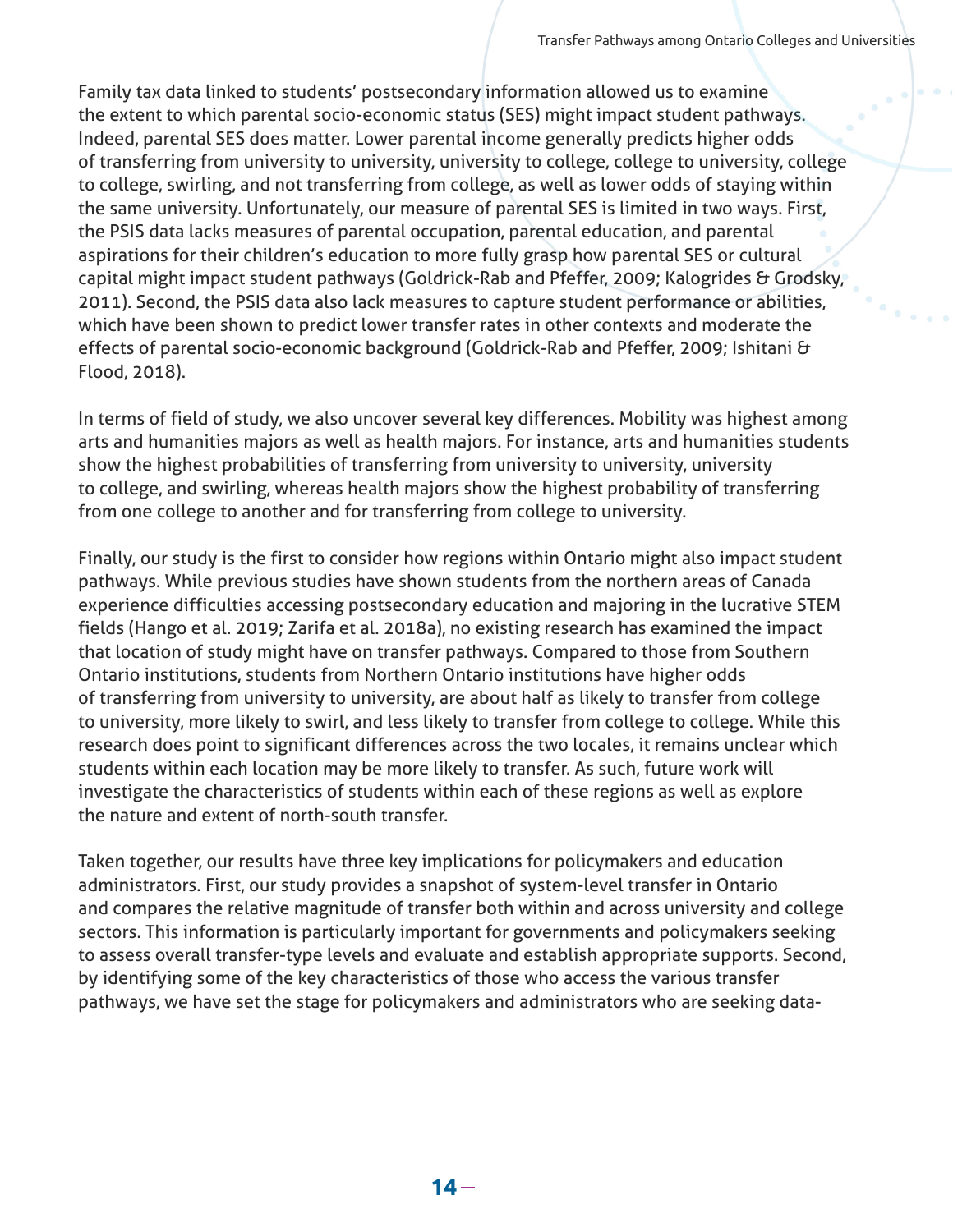driven evidence to establish new articulated pathways. Information on the types of students who take each pathway is particularly important for building the appropriate supports to ensure both program and student success. For instance, we find that students with different ages, sexes, parental incomes, registration statuses, and fields of study are taking significantly different postsecondary pathways. These findings provide an empirical foundation for policy development that can be geared towards certain students who may be taking certain transfer pathways. Finally, our focus on north and south comparisons is also the first of its kind and offers new evidence for conversations about the creation and exploration of new credit transfer pathways, initiatives, and support networks among Ontario's northern institutions.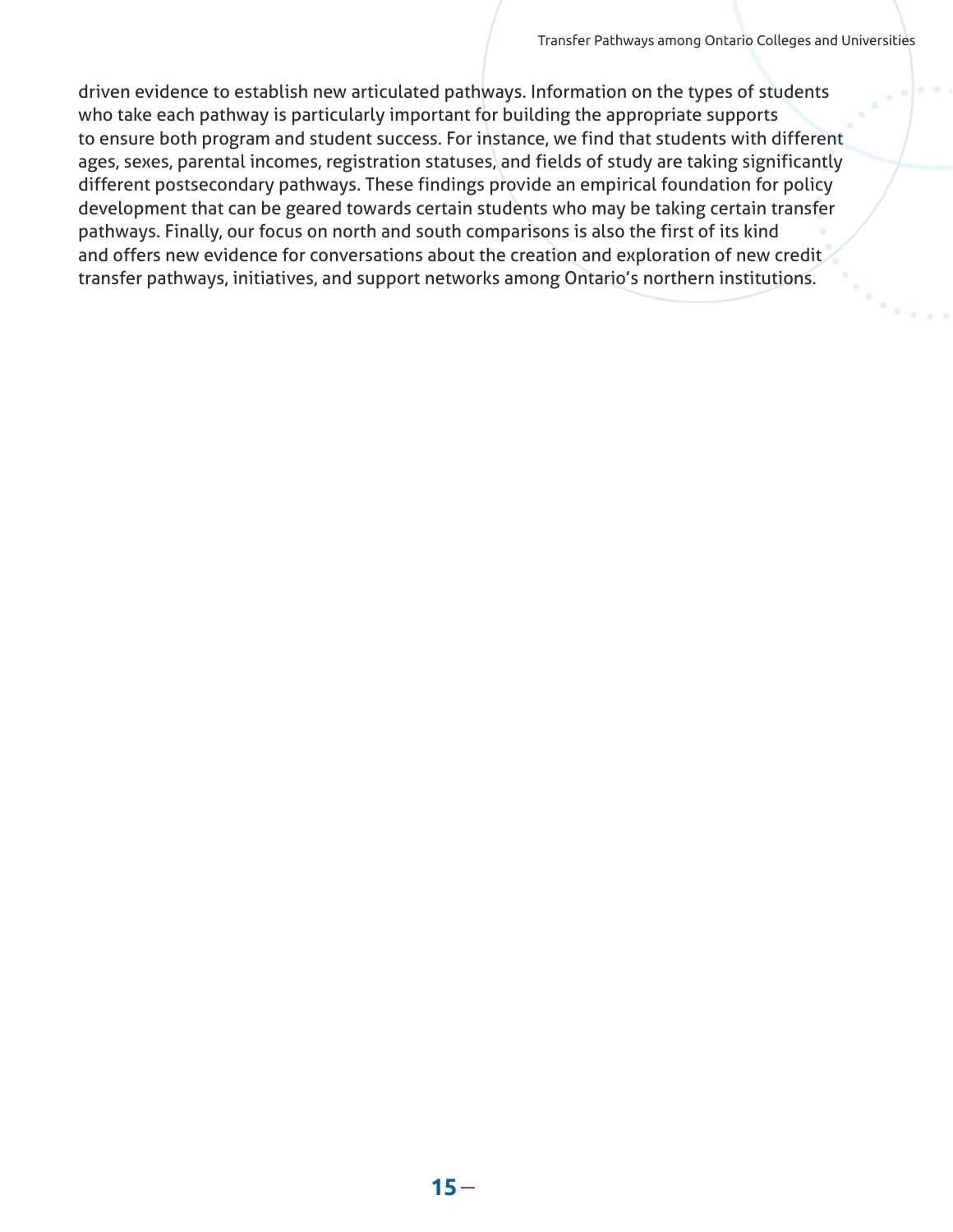## **Appendix: Data Sources, Sample, Variables, and Analytical Approach**

#### **Data Sources**

This study uses the Postsecondary Student Information System (PSIS) (for further details, see Statistics Canada, 2018). PSIS is administrative data collected on all public and not-for-profit postsecondary institutions funded by a provincial Ministry of Education. The data is particularly beneficial in that it provides a census of enrolments and graduates in all Canadian colleges and universities, collected annually since the 2005/2006 academic year, and yields approximately a 95% response rate. At the time of this writing, the 2016/2017 academic year is the most recent academic year available for analysis.

Another strength of the PSIS is that it includes variables about the educational institutions, student demographics, and information about the program in which the student is enrolled. They are optimal for use in this study to investigate the characteristics of students who pursue various PSE pathways in Ontario. Additionally, we use the PSIS-T1FF linkage (tax years 2004 to 2015) to draw upon additional sociodemographic variables of relevance to answering the second research question (e.g., parental income, family composition, family size).

Finally, the PSIS administrative data overcomes a number of limitations to using other nationally representative survey data to examine PSE pathways in Northern Ontario. First, small sample sizes prevent use of Statistics Canada's Youth in Transition Survey (YITS) to parse out the Ontario case. Wave attrition further complicates analyses with YITS, and data on more recent cohorts are no longer collected. Most importantly, neither the YITS nor another nationally representative survey, the National Graduates Survey (NGS), contains institutional identifiers to create "Northern" and "Southern" groupings.

### **Subsample and Restrictions**

This study restricts our sample in important ways. For example, we limit our sample to undergraduate students from Ontario postsecondary institutions. Specifically, this study excludes students who are enrolled in professional, graduate, and postgraduate programs (see Finnie et al., 2017). In addition, there are two different ways of selecting students in the PSIS, namely the 'enrollment cohorts' and the 'graduate cohorts.' In this study, we rely on the enrollment cohorts in our analysis and track students' school and type of postsecondary education mobility over two years.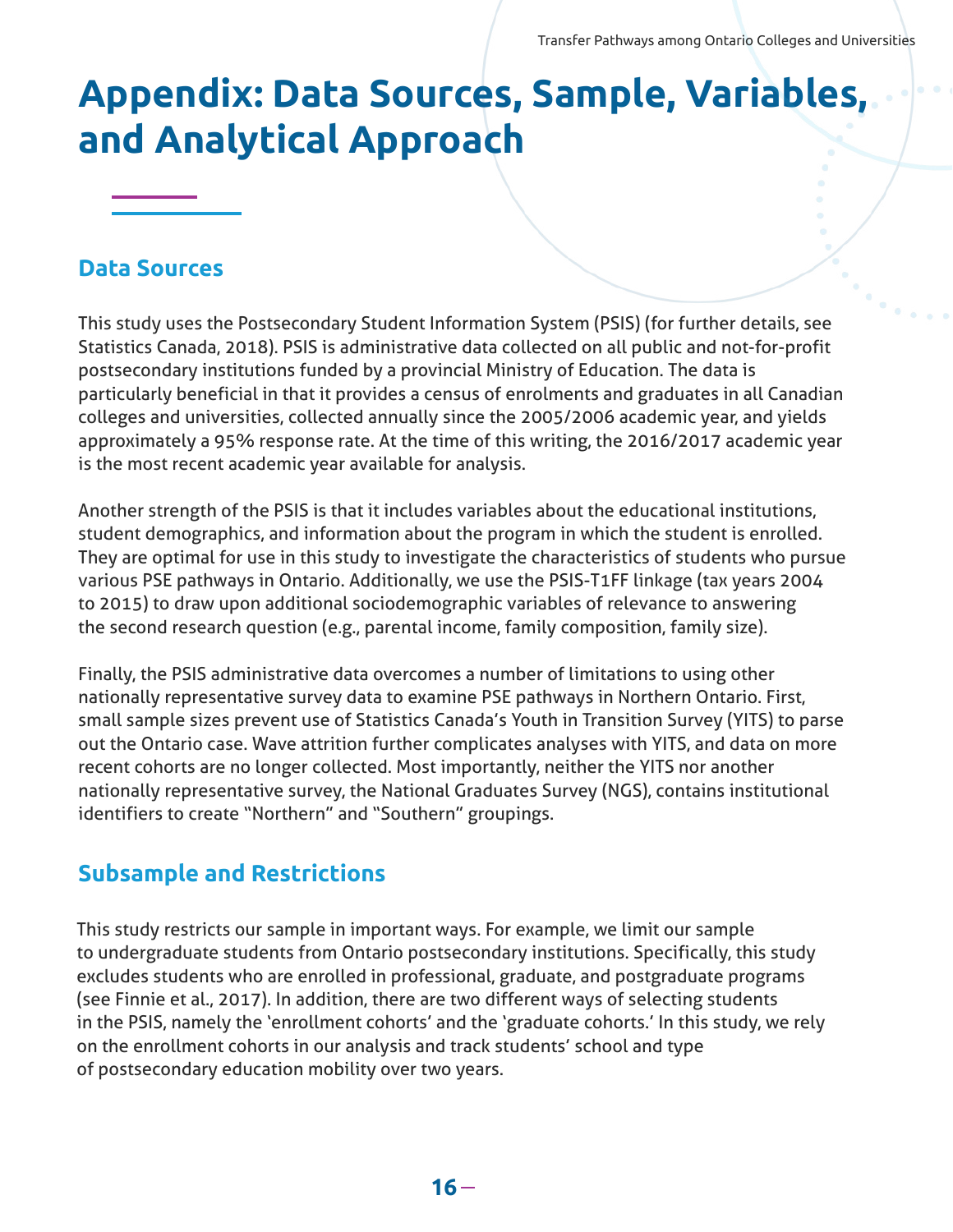Admittedly, it would be ideal to track students' transfer types from their initial enrollment in postsecondary education until their graduation. To do so, we would need to draw our sample from the graduate cohorts that allow us to select those students who had attended a college or university program prior to graduating from a college or university program as well as those who did not attend a prior program but graduated with a college diploma or university degree. However, there are three limitations to this approach. First, our preliminary analyses revealed that the number of students included in the graduate cohorts is considerably smaller than those in the enrollment cohorts. Moreover, the PSIS has imputed aggregate information on many Ontario colleges. Unfortunately, respondents from these institutions are not available for longitudinal linkage due to a lack of record identification. Finally, coupled with these two limitations, considering our interest in students from postsecondary institutions in Northern Ontario, our sample sizes would be too small to perform the analyses presented here.

To overcome these limitations, this study uses the enrolment cohorts to understand students' transfer types.<sup>1</sup> Specifically, we select those students who were enrolled in a college or university program during the time of data collection and subsequently followed their institution and sector pathways for two years.² Ultimately, we capture the probability that students change their institution and/or institution type within their first two years of college or university.

This approach has several advantages. First, tracking students for two years after their initial enrolment is suitable for documenting their transfer types because transfers often happen during a relatively early stage of one's postsecondary educational career (see Johnson & Muse, 2012).

Second, this approach allows us to keep a large-enough sample size to track students' transfer, especially among those students who had started their postsecondary education from twoyear colleges. We adopt this approach and track six different cohorts of students (2009–11, 2010–12, 2011–13, 2012–14, 2013–15, and 2014–16) to understand their transfer types. For example, for 2009, we first compare differences between 2009 and 2010 institution IDs and institution types. We then compare 2010 to 2011 institution IDs and institution types. Third, we combine observed differences across both comparisons and then combine into the pathway variable below. Finally, we pool all cohorts of students together, which yields an analytical sample of 432,280 students.

**<sup>1.</sup>** An alternative approach was first explored by extracting and linking across the graduation cohorts in PSIS. Those who graduated in a particular year (e.g., 2016) were linked to their PSIS records in the previous four years (2012 to 2016). This approach provided a glimpse into graduates' last four years of postsecondary participation but revealed far less student mobility. As such, we opted to proceed with our current approach since a significant level of transfer occurs within their first few years of postsecondary education.

**<sup>2.</sup>** Additional analyses (not shown here) tracked students over four years of time and pool four cohorts of students (2009 to 2013; 2010 to 2014; 2011 to 2015; 2012 to 2016), but sample sizes diminished too much over time (due to graduation from college, attrition, drop out, or stop out). Unfortunately, once students leave or graduate from their institution, they are not captured in subsequent waves of PSIS.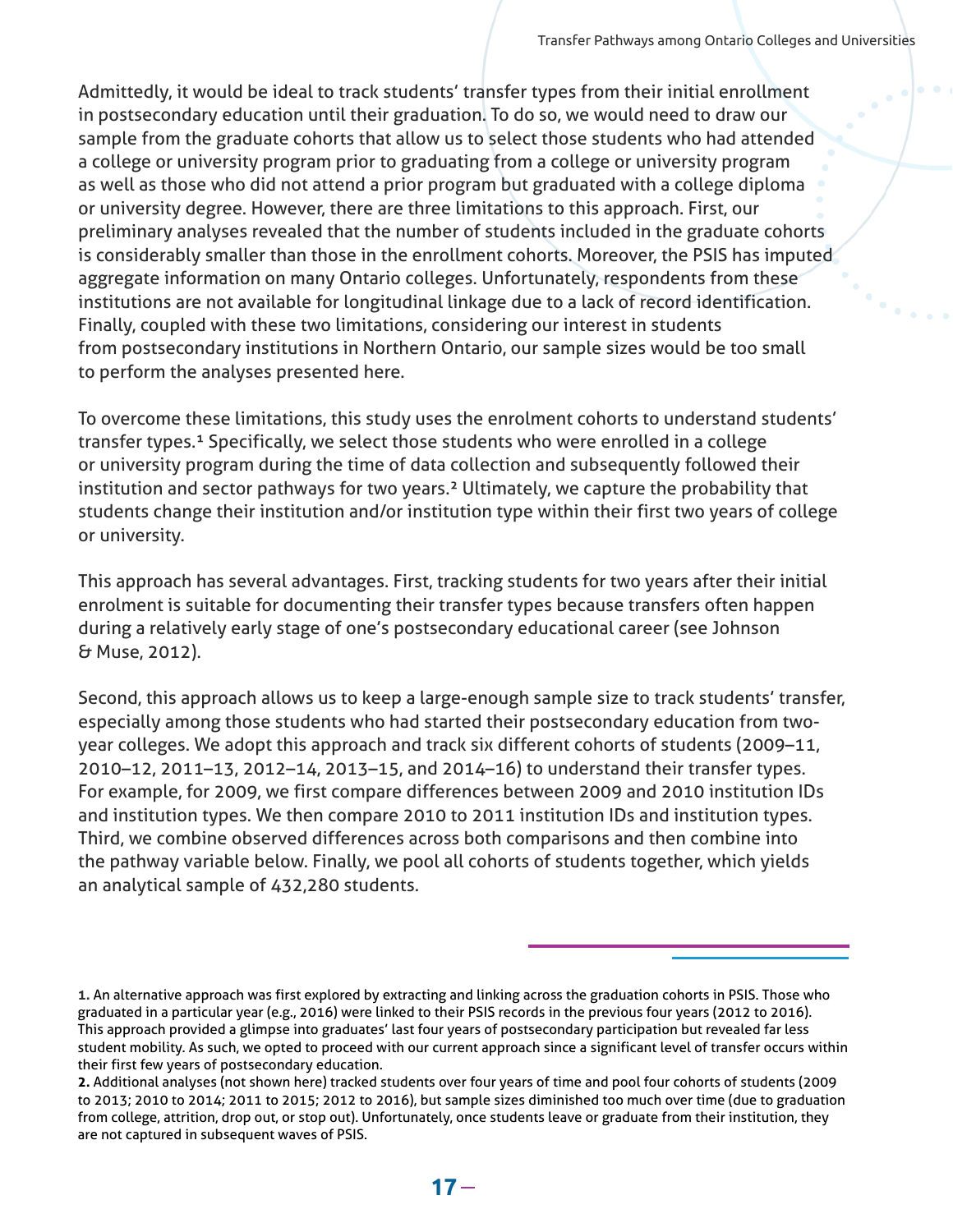#### **Dependent Variable – Transfer Type**

The transfer-type variable that we create in this study includes the following seven pathways: (1) college to university transfers, (2) university to college transfers, (3) college to college transfers, (4) university to university transfers, (5) non-transfer college students, (6) non-transfer university students, and (7) swirlers (i.e., those students who changed their institutions more than once within two years).

### **Independent Variables – Student Characteristics**

To address the second research question, directed by previous research, we include demographic, program, family, and regional characteristics in our analysis. First, demographic characteristics include age (0=younger, 21 or under); (1=older, 22 or older), sex (0=male students; 1=female students), and the quintiles of gross parental income (0=lowest; 1=lower; 2=middle; 3=higher; 4=highest). Second, we include two program characteristics: major field of study (0=arts/humanities; 1=health; 2=natural sciences; 3=social sciences; 4=other), and registration status (0=full-time; 1=part-time).<sup>3</sup> Third, we add family characteristics such as the number of people in the family (0=smaller, 3 or fewer; 1=larger, 4 or more) and family type (0=two-parent; 1=lone-parent).

Finally, we include an additional variable to capture the location of the postsecondary institution (0=Southern Ontario; 1=Northern Ontario). As part of the limitations of the PSIS, we are not able to include students from imputed institutions. Considering that each year contains a different set of imputed institutions, we account for academic year of initial enrolment (0=2009; 1=2010; 2=2011/2012; 3=2013; 4=2014).<sup>4</sup> In addition, there are several other demographic variables, such as international student status and immigration status; however, we do not include these variables due to their small sample sizes. Moreover, due to data quality issues, and under the advisement of Statistics Canada, we were also unable to make use of the following variables available in the PSIS files: total transfer credits; Aboriginal or visible minority status; mother tongue; program duration; program duration units; co-op program indicator; credits needed to graduate; program credit units; cumulative credits for program; second specialization; and end date in program. The PSIS data also lack measures of GPA or student grades to account for academic performance as well as measures of parental aspirations or parent education to account for cultural capital effects. At the same time, we are unable to account for high school education and behavioural metrics (see Davies and Pizarro Milian, 2020).

**<sup>3.</sup>** Our field of study measure combines both 2-digit and 4-digit CIP (Classification of Instructional Program) codes (additional details available upon request).

**<sup>4.</sup>** The number of swirlers was too small for 2011 to permit Statistics Canada's disclosure of our bivariate results, so we combined 2011 and 2012 categories together to examine the year of enrolment and transfer types.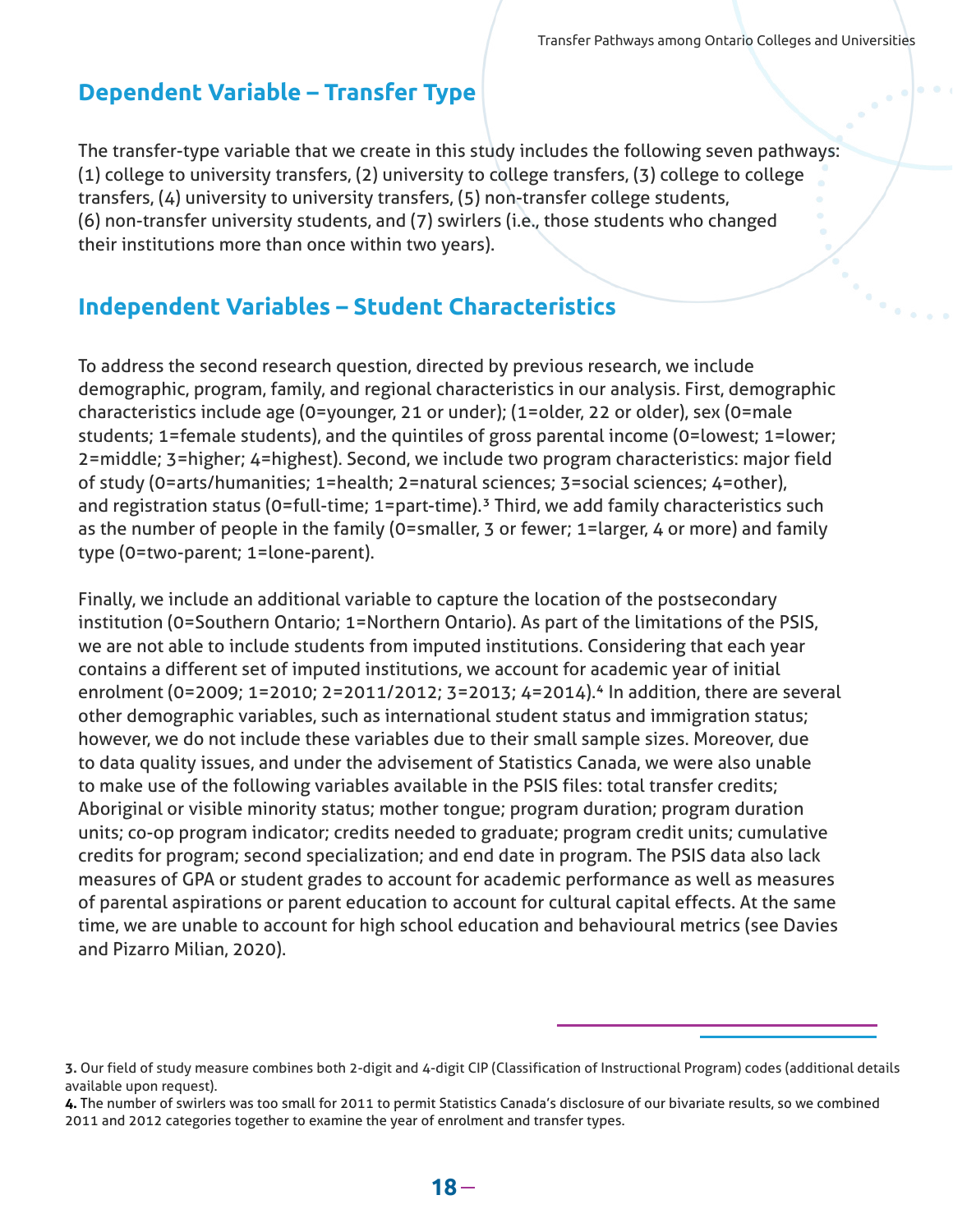### **Analytical Approach**

To address the first research question, we use univariate analysis to obtain the overall magnitude of postsecondary transfer types (across institutions and regions) among colleges and universities in Ontario. Next, to discover the characteristics of those who transfer via the various types of postsecondary pathways, we first use cross-tabulations and chi-square tests of the independent variables by our dependent variable of transfer pathway types (i.e., college to university, university to college, college to college, university to university, non-transfer college graduate, non-transfer university graduate, and swirlers). Considering our dependent variable has seven categories, we utilize pooled multinomial logistic regression models (Long, 1997; Long and Freese, 2014) to map out the effects of the various independent variables on transfer pathways. Multinomial logistic regression models serve to provide two important facets of information on the data: (1) to identify which predictors are significantly related to the dependent variable; and (2) to indicate how strong each predictor is relative to others (Denham, 2010). Thus, these models will enable us to map out the key characteristics of those who transfer, taking into consideration the effects of all other characteristics simultaneously. To add further insights into the results, we also graph the predicted probabilities and 95% confidence intervals around those estimates.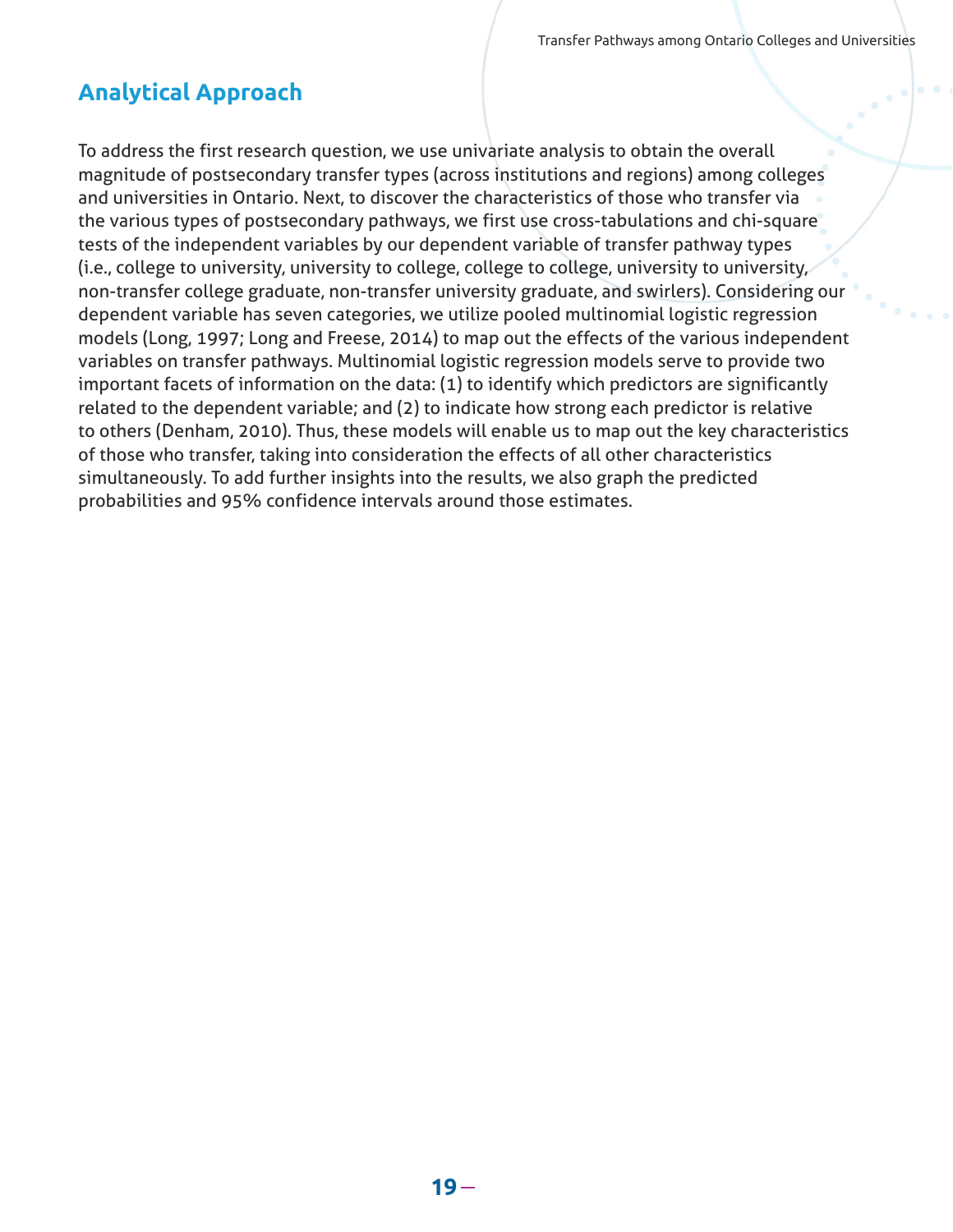## **References**

- Acai, A., & Newton, G. (2015). A comparison of factors related to university students' learning: Collegetransfer and direct-entry from high school students. *Canadian Journal of Higher Education, 45*(2), 168-192.
- Andrews, R., Li, J., & Lovenheim, M. (2014). Heterogenous paths through college: Detailed patterns and relationships with graduation and earnings. *Economics of Education Review*, 42, 93–108.
- Budd, D., & Stowers, G. N. (2015). Group differences in California community college transfers. *Community College Journal of Research and Practice, 39*(9), 865–879.
- Crisp, G. (2016). Student flow and success at 2-and 4-year broadly accessible institutions. *New Directions for Institutional Research, 170*, 103–113.
- Davies, S. & Pizarro Milian, R. (2020). An overview of the TDSB-UT linkage and transfer project. Toronto, ON: Ontario Council on Articulation and Transfer.
- Davies, S., & Mehta, J. (2018). The deepening interpenetration of education in modern life. In J. Mehta & S. Davies (Eds.), *Education in a new society* (pp. 83–114). Chicago: University of Chicago Press.
- Decock, H. (2004). Calculating the college-to-university transfer rate in Ontario. *College Quarterly, 7*(1), 1–21. Retrieved from https://files.eric.ed.gov/fulltext/EJ852024.pdf
- Deil-Amen, R. (2015). The 'traditional' college student: A smaller and smaller minority and its implications for diversity and access institutions. In M. W. Kirst & M. L. Stevens (Eds.), *Remaking college: The changing ecology of higher education* (pp. 134–168). Stanford, CA: Stanford University Press.
- Denham, B. E. (2010). Measurement of risk perceptions in social research: A comparative analysis of ordinary least squares, ordinal and multinomial logistic regression models. *Journal of Risk Research, 13*(5), 571-589.
- Dougherty, K. J., & Kienzl, G. S. (2006). It's not enough to get through the open door: Inequalities by social background in transfer from community colleges to four-year colleges. *Teachers College Record, 108*(3), 452-487.
- Finnie, R., Dubois, M., & Miyairi, M. (2020). Schooling and labour market outcomes of Ontario transfer students: evidence from PSE-tax linked data. *Education Policy Research Institute*, University of Ottawa.
- Finnie, R., Dubois, M., & Miyairi, M. (2017). How student pathways affect labour market outcomes: evidence from tax-linked administrative data. *Education Policy Research Institute*, University of Ottawa.
- Gerhardt, K., & Ackerman, M. (2014). Postsecondary student mobility from college to university: Student expectations and experience. *College Quarterly,* 17(1).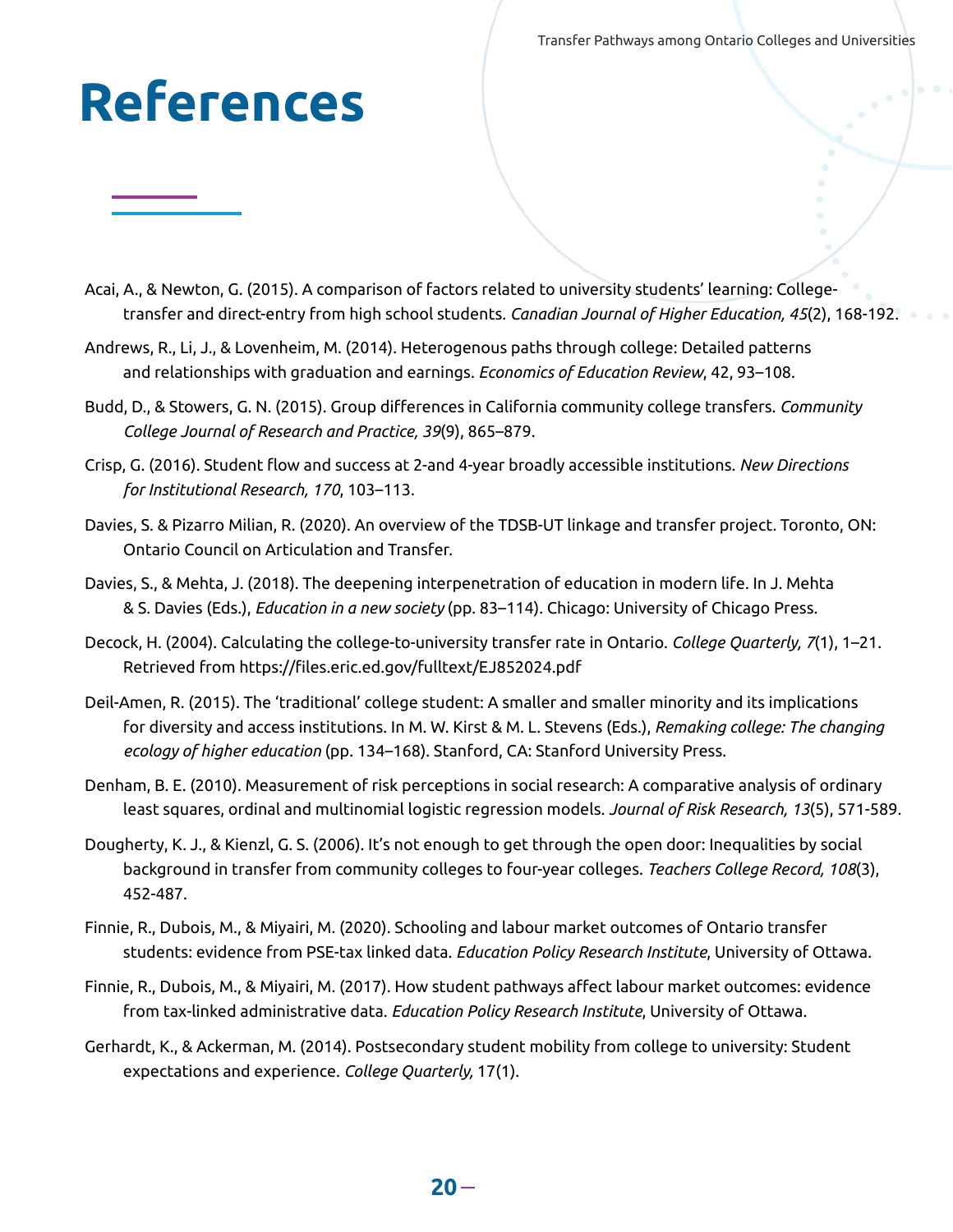- Goldrick-Rab, S., & Pfeffer, F. T. (2009). Beyond access: Explaining socioeconomic differences in college transfer. *Sociology of Education, 82*(2), 101–125.
- Hango, D., Zarifa, D., Pizarro Milian, R., & Seward, B. (2019). Roots and stems? Examining field of study choices among northern and rural youth in Canada. *Studies in Higher Education.* DOI: 10.1080/03075079.2019. 1643308
- Hurlihey, V. (2012). College-university transfer programs in Ontario: A history and a case study. *College Quarterly, 15*(4).
- Ishitani, T. T., & Flood, L. D. (2018). Student transfer-out behavior at four-year institutions. *Research in Higher Education, 59*(7), 825–846.
- Jenkins, P. D., & Fink, J. (2016). Tracking transfer: New measures of institutional and state effectiveness in helping community college students attain bachelor's degrees. Retrieved from https://ccrc.tc.columbia.edu/publications/tracking-transfer-institutional-state-effectiveness.html.
- Johnson, I. Y., & Muse, W. B. (2012). Student swirl at a single institution: The role of timing and student characteristics. *Research in Higher Education, 53*(2), 152–181.
- Kalogrides, D., & Grodsky, E. (2011). Something to fall back on: Community colleges as a safety net. *Social Forces, 89*(3), 853–877.
- Lang, D., & Lopes, V. (2014). Deciding to transfer: A study of college to university choice. *College Quarterly,* 17(3).
- Long, J. S. (1997). *Regression models for categorical and limited dependent variables.* Thousand Oaks, CA: Sage Publications.
- Long, J. S., & Freese, J. (2014). *Regression models for categorical dependent variables using Stata, 3rd edition.* College Station, TX: Stata Press.
- McCormick, A. C. (2003). Swirling and double-dipping: New patterns of student attendance and their implications for higher education. *New Directions for Higher Education*, 121, 13–24.
- Miner, R. (2010). People without jobs, jobs without people: Ontario's labour market future. Retrieved from [http://www.minerandminer.ca/data/CO\\_PeopleWitoutJobs\\_Brochure2010.pdf](http://www.minerandminer.ca/data/CO_PeopleWitoutJobs_Brochure2010.pdf)
- Miner, R. (2012). Jobs of the future: Options and opportunities. Retrieved from [http://www.minerandminer.ca/data/Jobs\\_of\\_the\\_Future\\_Final.pdf](http://www.minerandminer.ca/data/Jobs_of_the_Future_Final.pdf)
- Morrin, A. (2011). College to university transfer: An educational pipeline in support of social equity. *College Quarterly, 14*(4).
- Roksa, J., & Calcagno, J. C. (2008). Making the transition to four-year institutions: Academic preparation and transfer. CCRS Working Paper No. 13. Community College Research Center, Columbia University. Retrieved from <https://ccrc.tc.columbia.edu/publications/transition-to-four-year-institutions.html>
- Snowdon, K & J Brady. (2018). Towards a better understanding of credit transfer costs and benefits. Retrieved from [http://snowdonandassociates.ca/wp-content/uploads/2018/06/Towards-a-Better-](http://snowdonandassociates.ca/wp-content/uploads/2018/06/Towards-a-Better-Understanding-of-Credit-Transfer-Costs-and-Benefits.pdf)Understanding-of-Credit-Transfer-Costs-and-Benefits.pdf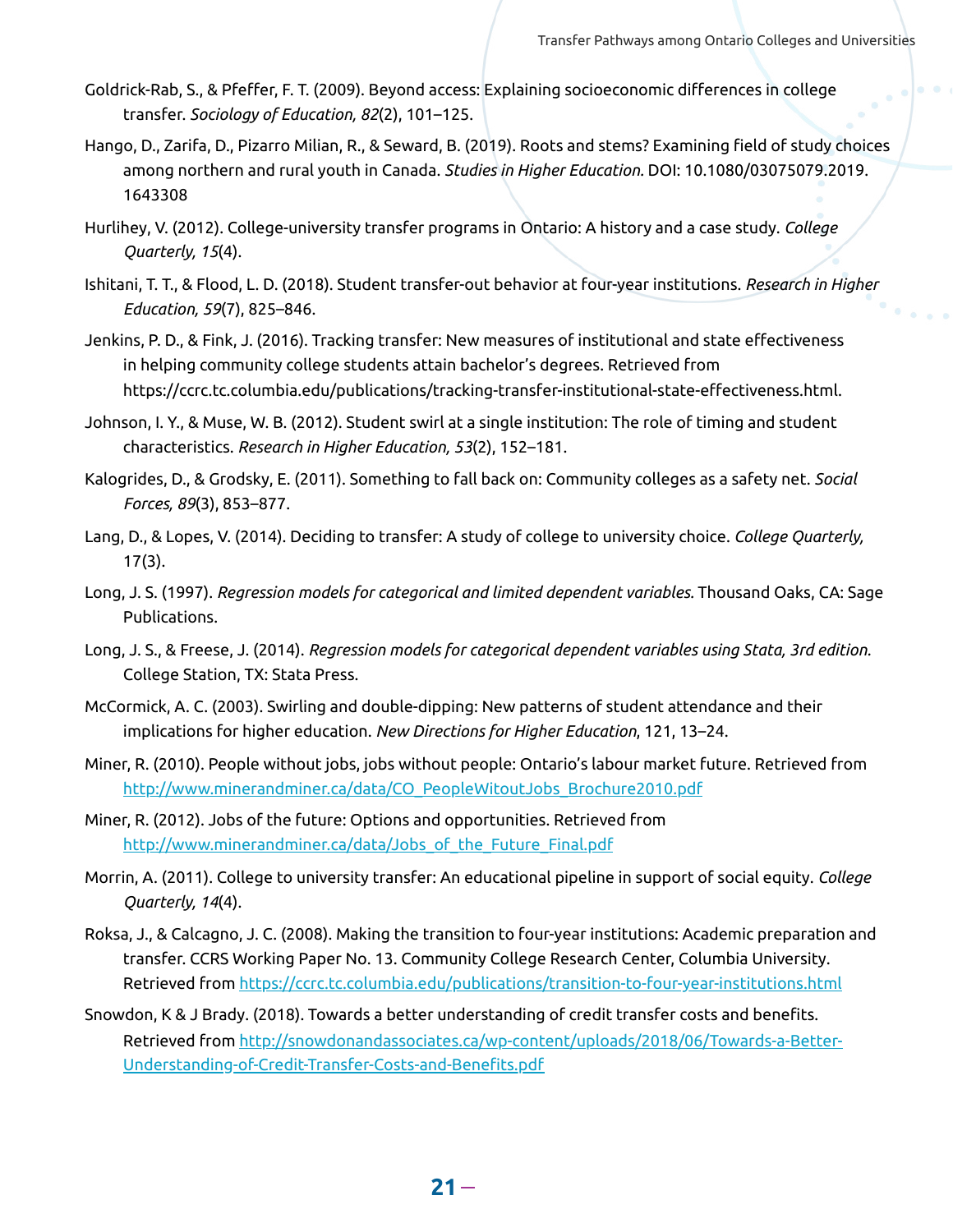- Smith, R., Decock, H., Lin, S., Sidhu, R., & McCloy, U. (2016). Transfer pathways in postsecondary education: York university and Seneca college as a case study. Toronto: Higher Education Quality Council of Ontario. Retrieved from <http://www.heqco.ca/SiteCollectionDocuments/Transfer-Pathways-in-PSE-ENG.pdf>
- Statistics Canada. (2019). The research data centres (RDC) program. Application process and guidelines. Retrieved from <https://www.statcan.gc.ca/eng/rdc/process>
- Statistics Canada. (2019). The research data centres (RDC) program. Government funded research provincial. Retrieved from <https://www.statcan.gc.ca/eng/rdc/provincialfundedresearch>
- Statistics Canada. (2018). Postsecondary student information system (PSIS). Retrieved from <http://www23.statcan.gc.ca/imdb/p2SV.pl?Function=getSurvey&SDDS=5017>
- Stewart, J., & Martinello, F. (2012). Are transfer students different? An examination of first year grades and course withdrawals. *Canadian Journal of Higher Education, 42*(1), 25–42.
- Trick, D. (2013). College-to-university transfer arrangements and undergraduate education Ontario in a national and international context. *Higher Education Quality Council of Ontario.* Retrieved from <http://www.heqco.ca/SiteCollectionDocuments/Transfer%20Arrangements%20Trick%20ENG.pdf>
- Wang, X. (2012). Academic performance of community college transfers: Psychological, sociodemographic, and educational correlates. *Community College Journal of Research and Practice, 36*(11), 872–883.
- Zarifa, D., Hango, D., & Pizarro Milian, R. (2018a). Proximity, prosperity, and participation: Examining access to postsecondary education among youth in Canada's provincial north. *Rural Sociology, 83*(2), 270–314.
- Zarifa, D., Kim, J., Seward, B. and Walters, D., (2018b). What's taking you so long? Examining the effects of social class on completing a bachelor's degree in four years. *Sociology of Education*, *91*(4), 290–322.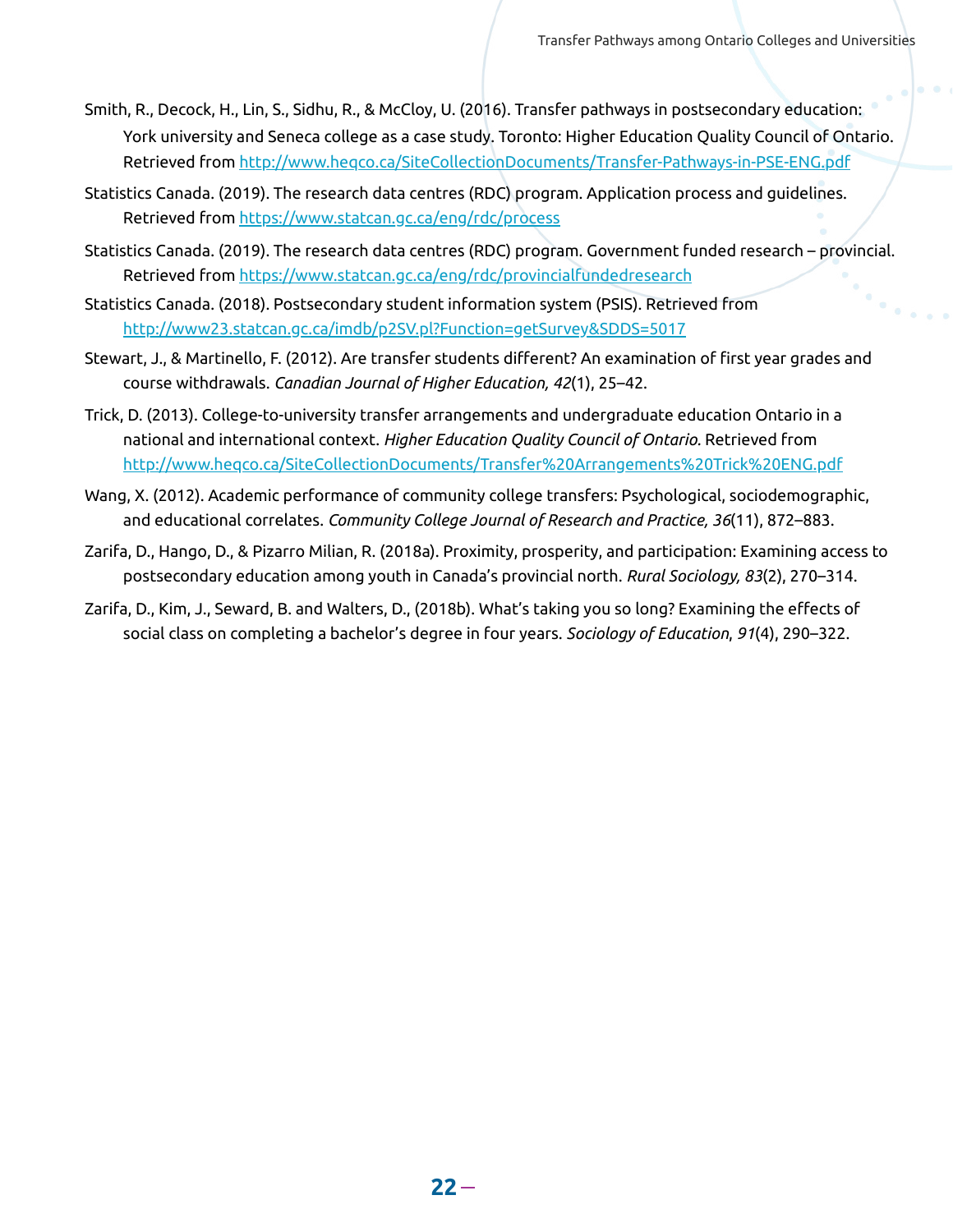Transfer Pathways among Ontario Colleges and Universities

## **Figures and Tables**



Figure 1. Pathways among Ontario Postsecondary Students, PSIS-TIFF, 2009 to 2016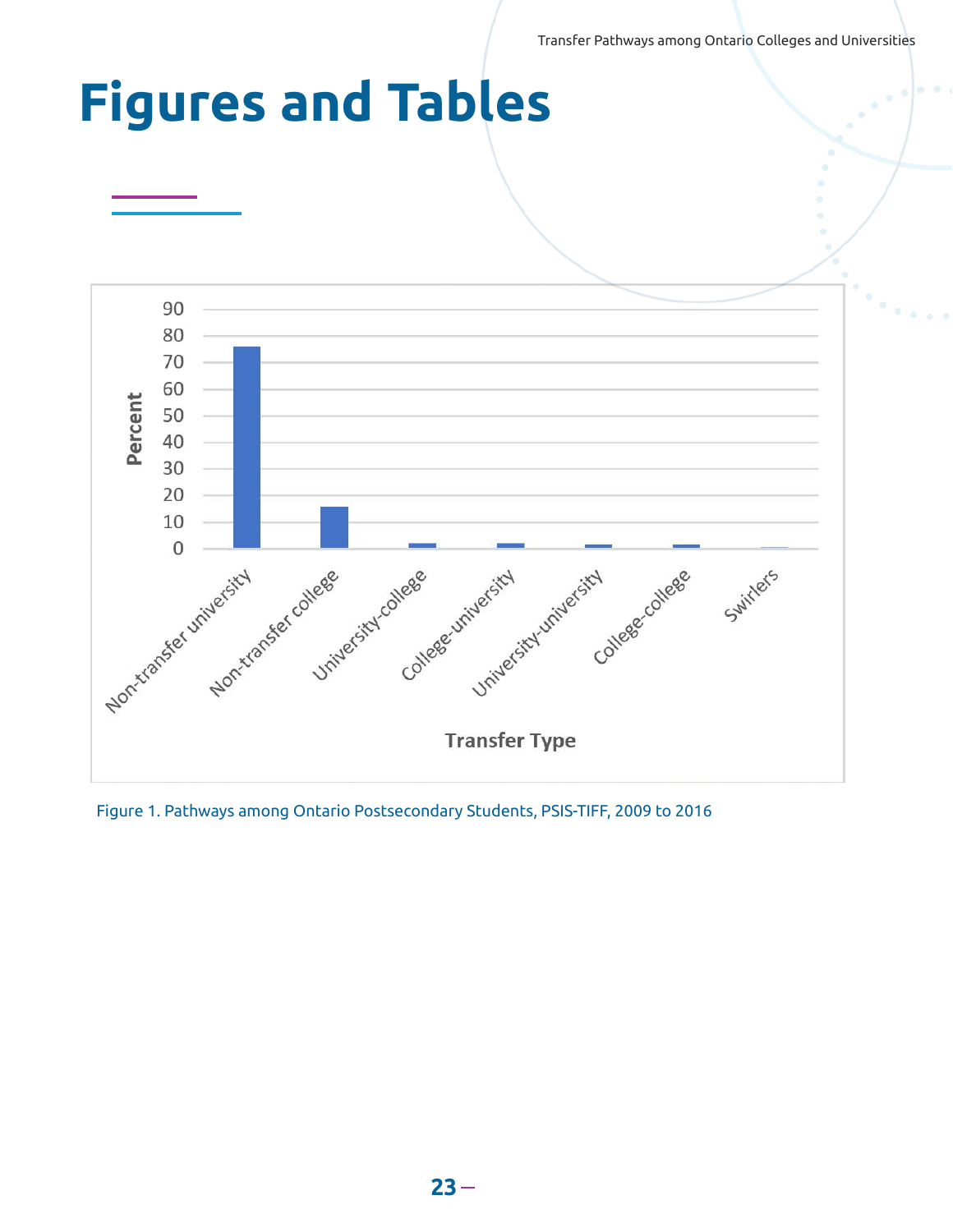$\mathcal{L}_{\text{max}}$ 

|                               | Percentage |
|-------------------------------|------------|
| <b>Transfer type</b>          |            |
| University to University (UU) | 1.73       |
| University to College (UC)    | 2.15       |
| College to University (CU)    | 2.03       |
| College to College (CC)       | 1.52       |
| Non-Transfer University (NTU) | 76.17      |
| Non-Transfer College (NTC)    | 15.86      |
| <b>Switters</b>               | 0.55       |
| Age                           |            |
| Younger (21 or younger)       | 87.57      |
| Older (22 or older)           | 12.44      |
| Sex                           |            |
| Men                           | 46.22      |
| Women                         | 53.78      |
| Parental income               |            |
| Lowest                        | 19.58      |
| Lower                         | 20.09      |
| Middle                        | 20.11      |
| Higher                        | 20.11      |
| Highest                       | 20.11      |
| <b>Registration status</b>    |            |
| Full-time                     | 95.48      |
| Part-time                     | 4.52       |
| Field of study                |            |
| Arts/humanities               | 19.16      |
| Health                        | 12.06      |
| Natural sciences              | 26.34      |
| Social sciences               | 38.38      |
| Other                         | 4.06       |
| <b>Family composition</b>     |            |
| Couple                        | 88.05      |
| Lone                          | 11.95      |
| Family size                   |            |
| Smaller (3 or fewer)          | 29.94      |
| Larger (4 or more)            | 70.06      |
| Region of institution         |            |
| South                         | 95.51      |
| North                         | 4.49       |
| Year of enrolment             |            |
| 2009                          | 16.02      |
| 2010                          | 16.85      |
| 2011/2012                     | 33.50      |
| 2013                          | 17.15      |
| 2014                          | 16.48      |
|                               |            |
| Total                         | 423,280    |

Table 1. Sample characteristics, PSIS-T1FF, 2009 to 2016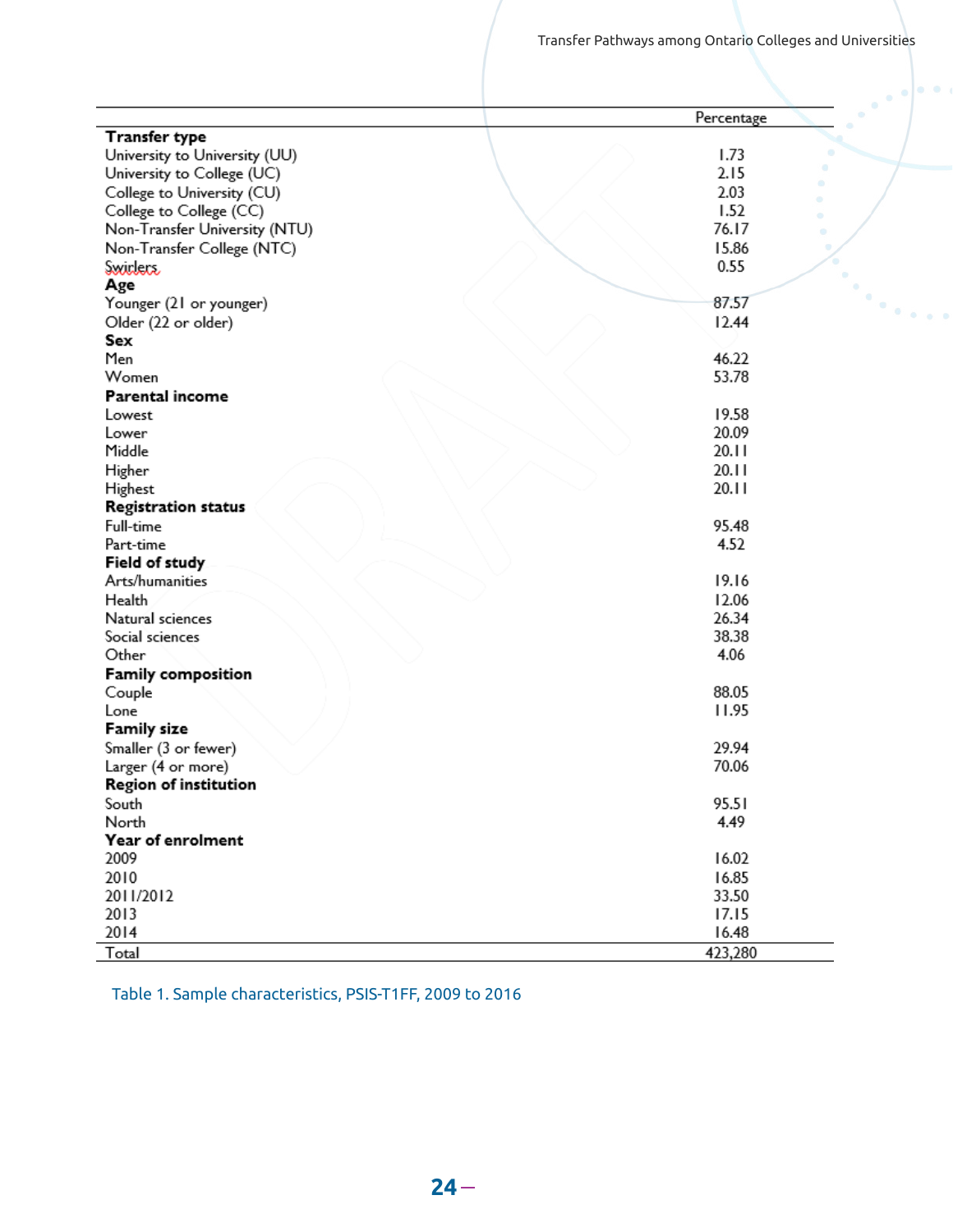|                              | UU   | UC   | CU   | CC   | <b>NTU</b> | <b>NTC</b> | <b>Swinlers</b> |
|------------------------------|------|------|------|------|------------|------------|-----------------|
| Age                          |      |      |      |      |            |            | ***             |
| Younger (21 or               |      |      |      |      |            |            |                 |
| younger)                     | 1.72 | 2.20 | 1.79 | 1.43 | 78.66      | 13.67      | 0.53            |
| Older (22 or older)          | 1.82 | 1.80 | 3.67 | 2.20 | 58.60      | 31.22      | 0.68            |
| Sex                          |      |      |      |      |            |            | ***             |
| Men                          | 1.57 | 2.19 | 1.82 | 1.57 | 73.82      | 18.48      | 0.55            |
| Women                        | 1.87 | 2.11 | 2.20 | 1.49 | 78.18      | 13.60      | 0.54            |
| Parental income              |      |      |      |      |            |            | ***             |
| Lowest                       | 1.73 | 2.06 | 2.49 | 1.79 | 71.25      | 20.09      | 0.60            |
| Lower                        | 1.68 | 2.28 | 2.35 | 1.82 | 71.77      | 19.53      | 0.55            |
| Middle                       | 1.74 | 2.27 | 2.06 | 1.72 | 74.07      | 17.61      | 0.54            |
| Higher                       | 1.71 | 2.29 | 1.93 | 1.43 | 77.98      | 14.12      | 0.54            |
| Highest                      | 1.81 | 1.83 | 1.32 | 0.88 | 85.63      | 8.05       | 0.48            |
| <b>Registration status</b>   |      |      |      |      |            |            | ***             |
| Full-time                    | 1.61 | 2.00 | 2.06 | 1.52 | 76.47      | 15.83      | 0.52            |
| Part-time                    | 4.23 | 5.33 | .4   | 1.57 | 69.79      | 16.52      | 1.15            |
| Field of study               |      |      |      |      |            |            | ***             |
| Arts/humanities              | 2.43 | 3.11 | 1.65 | 1.53 | 76.60      | 14.00      | 0.68            |
| Health                       | 0.96 | 1.21 | 3.76 | 2.58 | 70.84      | 20.11      | 0.53            |
| Natural sciences             | 1.48 | 1.78 | 0.65 | 1.10 | 78.90      | 15.67      | 0.43            |
| Social sciences              | 1.74 | 2.30 | 2.03 | 1.18 | 78.55      | 13.68      | 0.52            |
| Other                        | 2.32 | 1.34 | 7.55 | 4.30 | 49.74      | 33.70      | 1.05            |
| <b>Family composition</b>    |      |      |      |      |            |            | ***             |
| Couple                       | 1.74 | 2.11 | 1.95 | 1.45 | 76.96      | 15.26      | 0.53            |
| Lone                         | 1.70 | 2.39 | 2.59 | 2.04 | 70.32      | 20.28      | 0.67            |
| <b>Family size</b>           |      |      |      |      |            |            | ***             |
| Smaller (3 or fewer)         | 1.67 | 2.04 | 2.37 | 1.75 | 72.24      | 19.35      | 0.58            |
| Larger (4 or more)           | 1.76 | 2.19 | 1.88 | 1.43 | 77.85      | 14.36      | 0.53            |
| <b>Region of institution</b> |      |      |      |      |            |            | ***             |
| South                        | 1.71 | 2.15 | 2.04 | 1.53 | 76.06      | 15.98      | 0.54            |
| North                        | 2.31 | 2.10 | 1.84 | 1.42 | 78.40      | 13.19      | 0.74            |
| Year of enrolment            |      |      |      |      |            |            | ***             |
| 2009                         | 2.09 | 2.28 | 2.49 | 1.72 | 72.92      | 18.00      | 0.49            |
| 2010                         | 2.02 | 2.06 | 2.57 | 1.67 | 74.39      | 16.81      | 0.49            |
| 2011/2012                    | 2.00 | 2.09 | 2.10 | 1.29 | 76.69      | 15.40      | 0.42            |
| 2013                         | 1.32 | 2.47 | 1.65 | 1.39 | 77.84      | 14.45      | 0.88            |
| 2014                         | 0.98 | 1.88 | 1.28 | 1.79 | 78.35      | 15.17      | 0.56            |

 $*_{p<0.05, **_{p<0.01, **p<0.001}}$ 

Table 2. Bivariate analysis of the dependent and independent variables, PSIS-T1FF, 2009 to 2016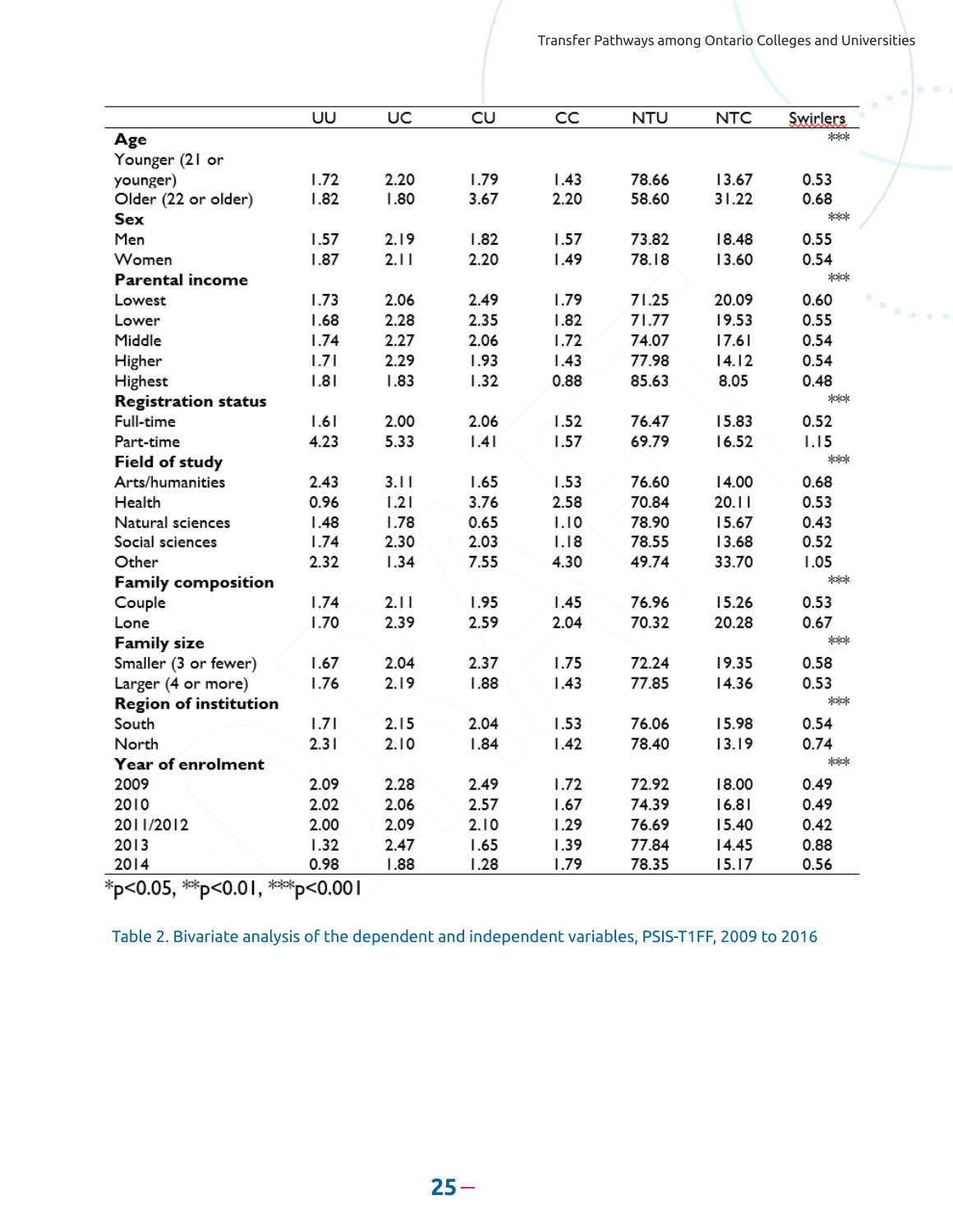Transfer Pathways among Ontario Colleges and Universities



Figure 2. The Relationship between Age and Transfer Pathways, PSIS-T1FF, 2009 to 2016



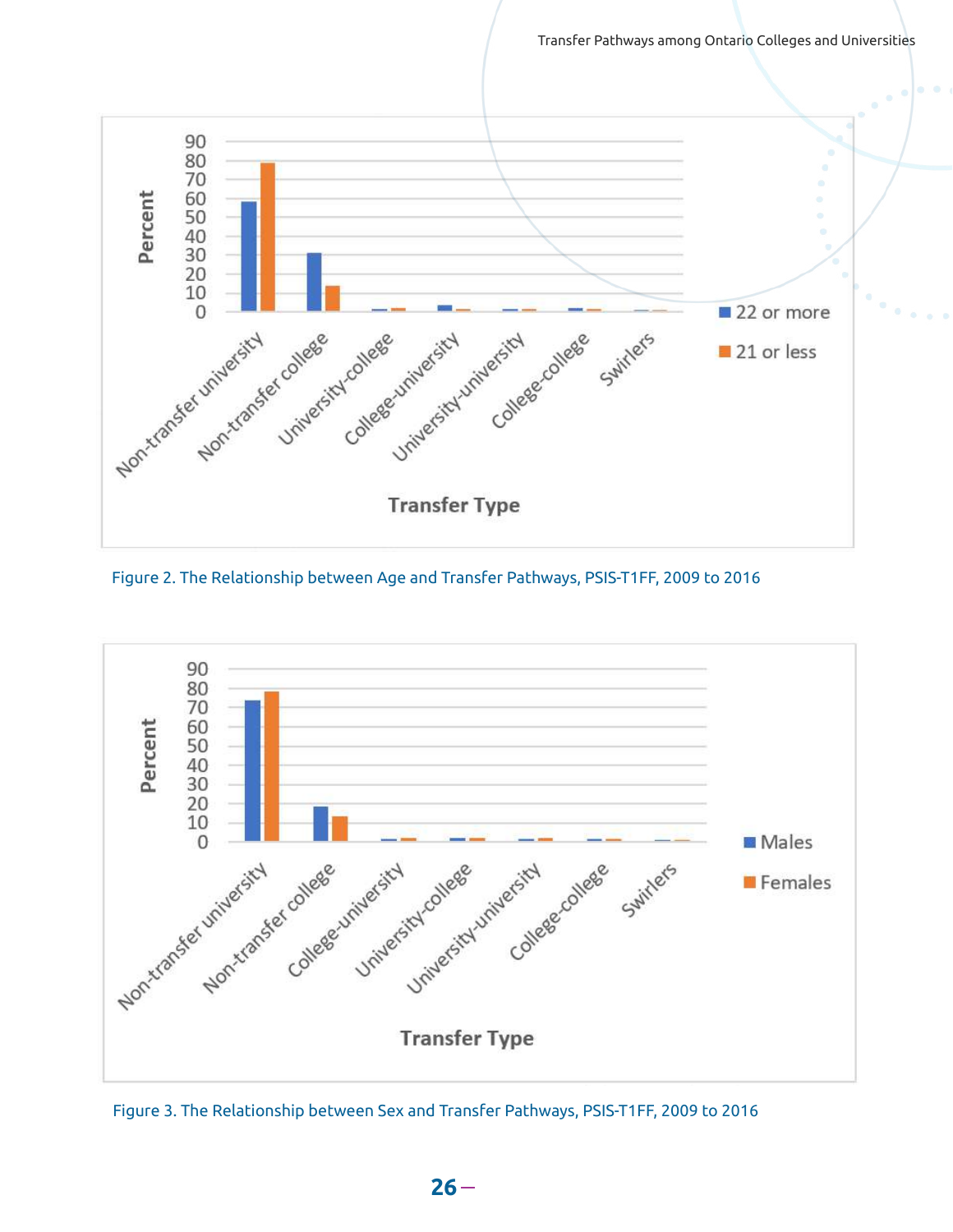Transfer Pathways among Ontario Colleges and Universities







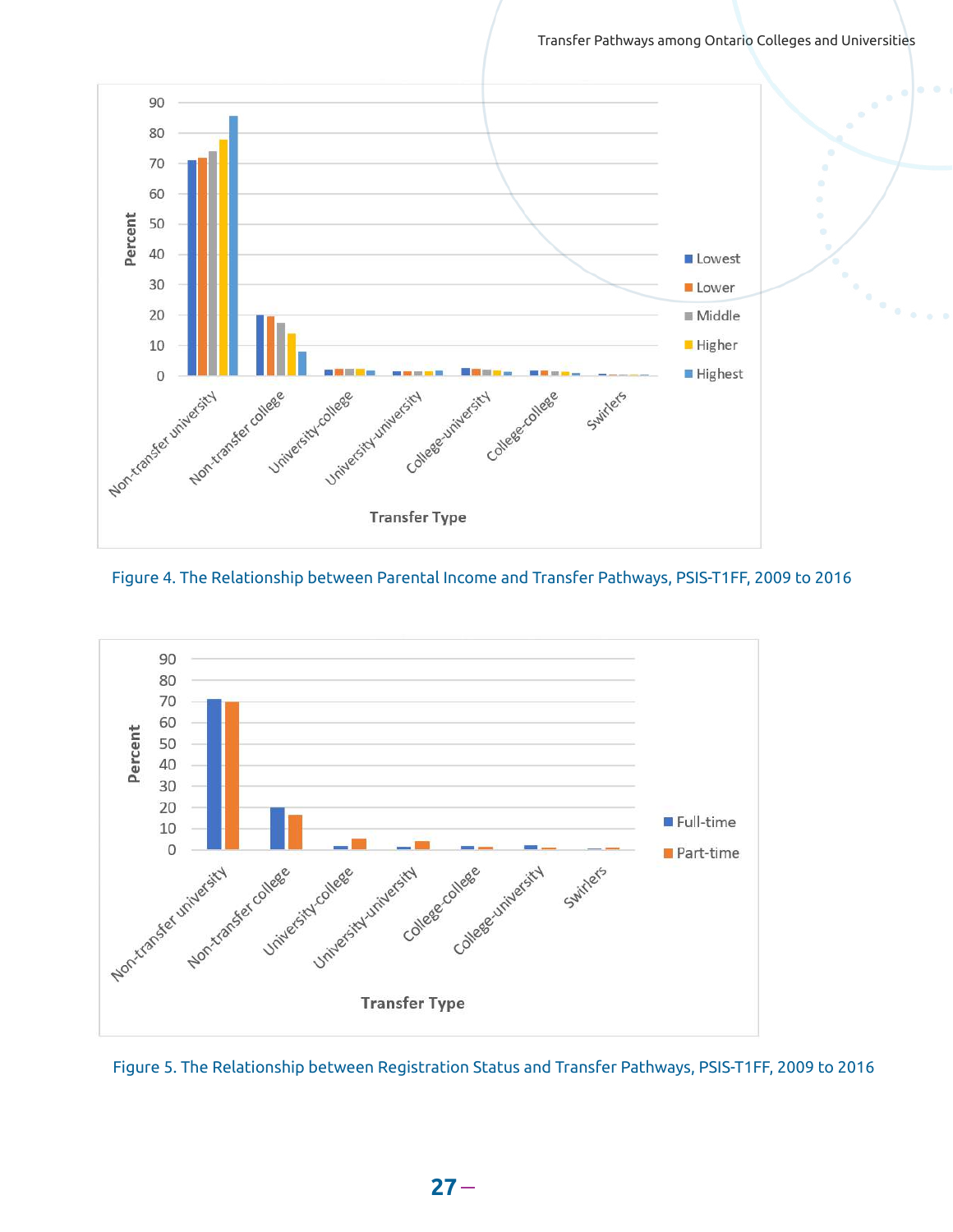





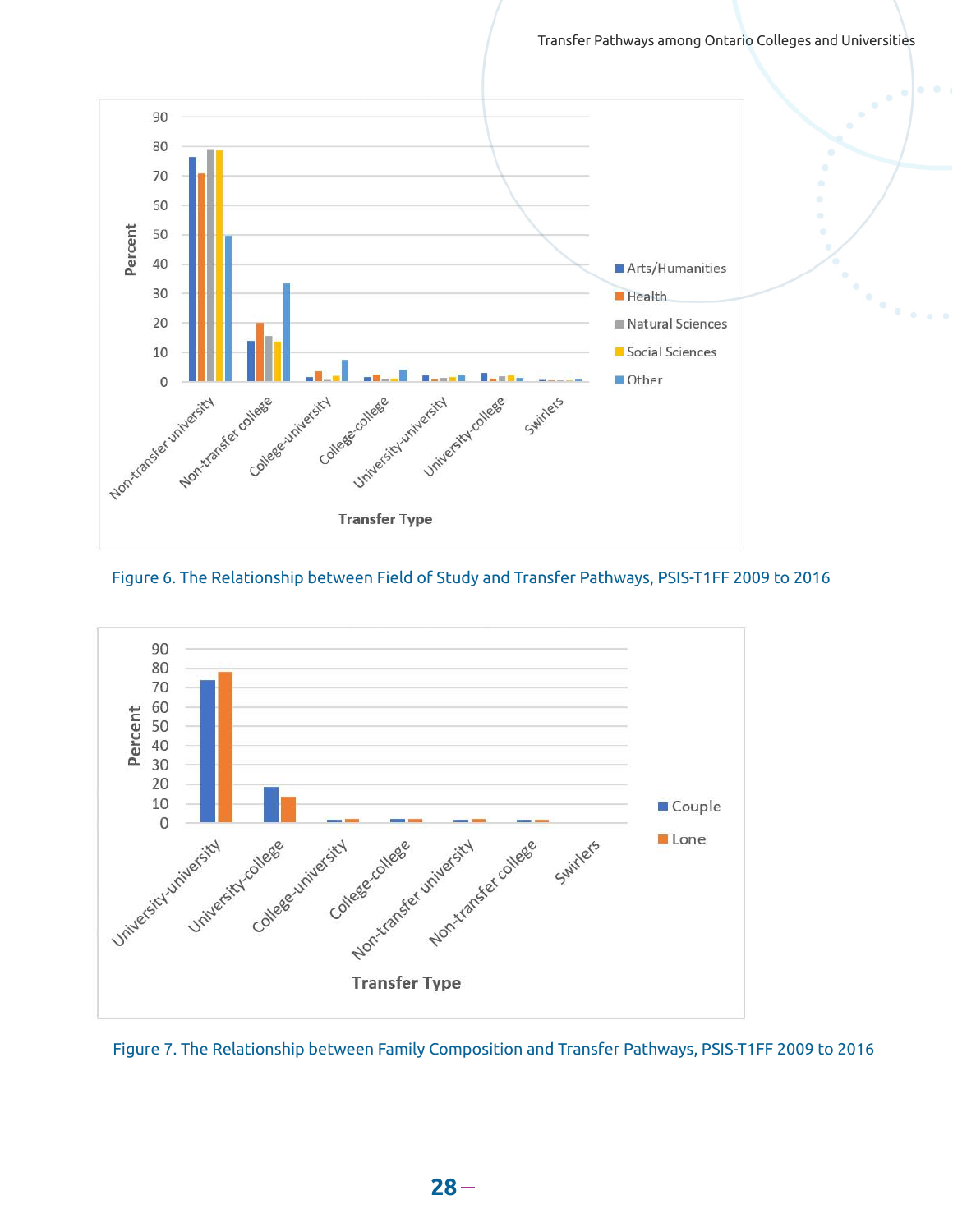Transfer Pathways among Ontario Colleges and Universities



Figure 8. The Relationship between Family Size and Transfer Pathways, PSIS-T1FF, 2009 to 2016



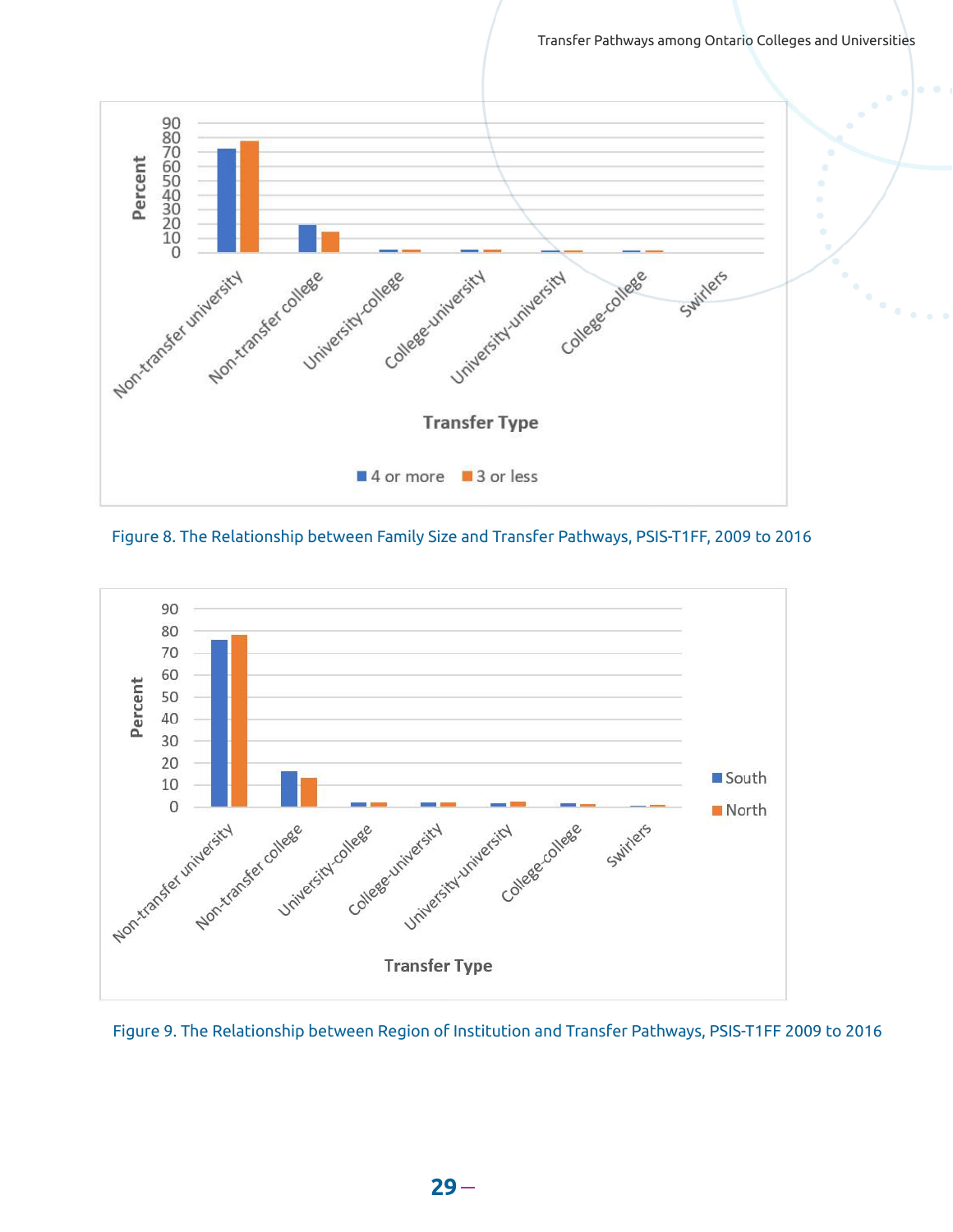|                              | UU        | UC        | CU        | CC        | <b>NTC</b> | <b>Swirlers</b> |
|------------------------------|-----------|-----------|-----------|-----------|------------|-----------------|
| Age                          |           |           |           |           |            |                 |
| Younger (21 or younger)      |           |           |           |           |            |                 |
| Older (22 or older)          | $1.14***$ | $0.84***$ | $2.61***$ | 1.94 ***  | 2.92 ***   | $1.46***$       |
| Sex                          |           |           |           |           |            |                 |
| Men                          |           |           |           |           |            |                 |
| Women                        | $1.11***$ | $0.87***$ | 0.93***   | $0.78***$ | $0.67***$  | $0.85***$       |
| Parental income              |           |           |           |           |            |                 |
| Lowest                       |           |           |           |           |            |                 |
| Lower                        | 0.97      | $1.11***$ | 0.96      | 1.03      | 1.02       | 0.93            |
| Middle                       | 0.98      | $1.08**$  | $0.84***$ | 0.97      | 0.93***    | $0.89*$         |
| Higher                       | 0.94      | 1.06      | $0.78***$ | 0.79***   | $0.74***$  | $0.86**$        |
| Highest                      | $0.94*$   | $0.76***$ | $0.51***$ | $0.46***$ | 0.39***    | 0.70 ***        |
| <b>Registration status</b>   |           |           |           |           |            |                 |
| Full-time                    |           |           |           |           |            |                 |
| Part-time                    | 2.62 ***  | 2.99***   | $0.40***$ | $0.73***$ | $0.64***$  | $1.92***$       |
| Field of study               |           |           |           |           |            |                 |
| Arts/humanities              |           |           |           |           |            |                 |
| Health                       | $0.43***$ | $0.43***$ | 2.43***   | $1.83***$ | 1.52***    | $0.81***$       |
| Natural sciences             | $0.65***$ | $0.56***$ | $0.38***$ | $0.65***$ | $0.97**$   | 0.59***         |
| Social sciences              | $0.71***$ | $0.73***$ | $1.14***$ | $0.72***$ | $0.88***$  | $0.71***$       |
| Other                        | $1.37***$ | $0.64***$ | 7.83 ***  | 4.48***   | 3.84 ***   | $2.16***$       |
| Family composition           |           |           |           |           |            |                 |
| Couple                       |           |           |           |           |            |                 |
| Lone                         | $1.07*$   | $1.23***$ | $1.14***$ | $1.25***$ | $1.13***$  | $1.27***$       |
| <b>Family size</b>           |           |           |           |           |            |                 |
| Smaller (3 or fewer)         |           |           |           |           |            |                 |
| Larger (4 or more)           | $1.09***$ | $1.14***$ | $0.94**$  | $0.94*$   | 0.90***    | 1.06            |
| <b>Region of institution</b> |           |           |           |           |            |                 |
| South                        |           |           |           |           |            |                 |
| North                        | $1.21***$ | 1.01      | $0.48***$ | $0.56***$ | $0.55***$  | 1.06            |
| Year of enrolment            |           |           |           |           |            |                 |
| 2009                         |           |           |           |           |            |                 |
| 2010                         | 0.97      | $0.91**$  | 1.04      | 0.97      | $0.95***$  | 1.02            |
| 2011/2012                    | 0.96      | $0.92***$ | $0.84***$ | $0.74***$ | $0.86***$  | $0.85**$        |
| 2013                         | $0.63***$ | $1.08**$  | $0.66***$ | $0.80***$ | $0.82***$  | $1.80***$       |
| 2014                         | $0.46***$ | $0.83***$ | $0.51***$ | 1.02      | $0.85***$  | $1.14*$         |

Table 3. Multinomial logistic regression analysis of transfer types, PSIS-T1FF, 2009-2016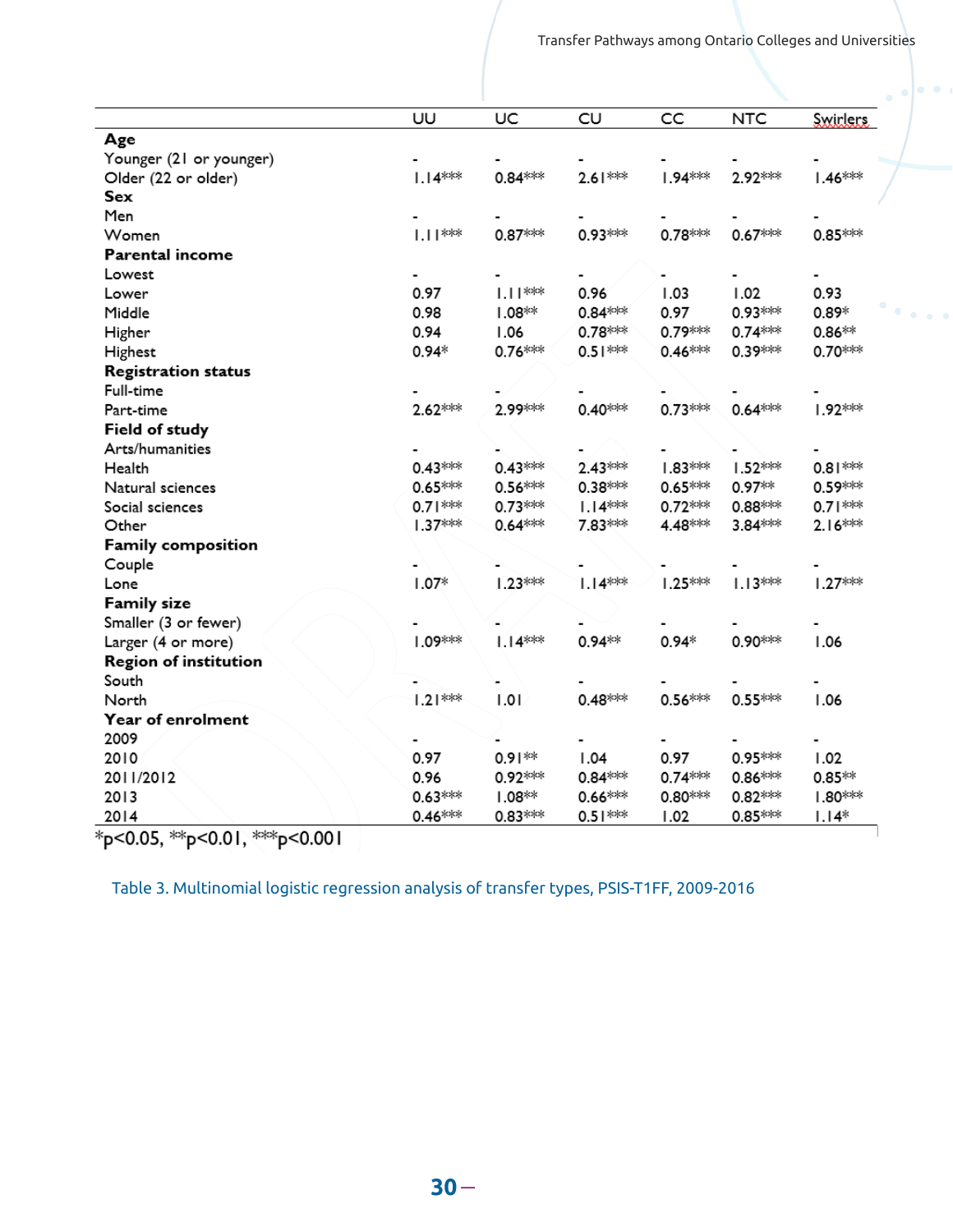$0.00$ 

 $0.00000$ 

|                              |                   |      |      |         |        |      |                   |      |                   |      |            |        |       |            |        |       |           |       |        |      | $\bullet$<br>۰ |  |
|------------------------------|-------------------|------|------|---------|--------|------|-------------------|------|-------------------|------|------------|--------|-------|------------|--------|-------|-----------|-------|--------|------|----------------|--|
|                              |                   |      |      |         |        |      |                   |      |                   |      |            |        |       |            |        |       |           |       |        |      |                |  |
|                              |                   |      |      |         |        |      |                   |      |                   |      |            |        |       |            |        |       |           |       |        |      |                |  |
|                              |                   | UU   |      | UC.     |        | CU   |                   | CC.  |                   |      | <b>NTU</b> |        |       | <b>NTC</b> |        |       | Swirlers. |       |        |      |                |  |
|                              | 95% CI<br>Margins |      |      | Margins | 95% CI |      | 95% CI<br>Margins |      | 95% CI<br>Margins |      | Margins    | 95% CI |       | Margins    | 95% CI |       | Margins   |       | 95% CI |      |                |  |
| Age                          |                   |      |      |         |        |      |                   |      |                   |      |            |        |       |            |        |       |           |       |        |      |                |  |
| Younger (21 or younger)      | 1.76              | 1.72 | 1.80 | 2.26    | 2.21   | 2.31 | 1.82              | 1.77 | 1.86              | 1.45 | 1.41       | 1.49   | 78.37 | 78.24      | 78.50  | 13.81 | 13.70     | 13.92 | 0.54   | 0.51 | 0.56           |  |
| Older (22 or older)          | 1.56              | 1.45 | 1.67 | 1.48    | 1.38   | 1.58 | 3.44              | 3.29 | 3.60              | 2.06 | 1.93       | 2.18   | 61.06 | 60.64      | 61.49  | 29.79 | 29.39     | 30.20 | 0.60   | 0.53 | 0.67           |  |
| Sex                          |                   |      |      |         |        |      |                   |      |                   |      |            |        |       |            |        |       |           |       |        |      |                |  |
| Men                          | 1.57              | 1.51 | 1.63 | 2.24    | 2.17   | 2.30 | 2.00              | 1.94 | 2.07              | 1.66 | 1.60       | 1.72   | 73.43 | 73.24      | 73.62  | 18.53 | 18.36     | 18.70 | 0.57   | 0.54 | 0.61           |  |
| Women                        | 1.87              | 1.81 | 1.93 | 2.07    | 2.01   | 2.13 | 2.04              | 1.99 | 2.10              | 1.42 | 1.37       | 1.47   | 78.50 | 78.34      | 78.67  | 13.57 | 13.43     | 13.71 | 0.52   | 0.49 | 0.55           |  |
| Parental income              |                   |      |      |         |        |      |                   |      |                   |      |            |        |       |            |        |       |           |       |        |      |                |  |
| Lowest                       | 1.72              | 1.63 | 1.81 | 2.07    | 1.97   | 2.17 | 2.36              | 2.26 | 2.47              | 1.72 | 1.63       | 1.81   | 72.93 | 72.63      | 73.23  | 18.60 | 18.34     | 18.86 | 0.60   | 0.54 | 0.65           |  |
| Lower                        | 1.66              | 1.58 | 1.75 | 2.29    | 2.18   | 2.39 | 2.25              | 2.15 | 2.34              | 1.77 | 1.68       | 1.85   | 72.57 | 72.28      | 72.87  | 18.91 | 18.66     | 19.17 | 0.55   | 0.50 | 0.60           |  |
| Middle                       | 1.71              | 1.62 | 1.80 | 2.27    | 2.17   | 2.37 | 2.02              | 1.93 | 2.12              | 1.70 | 1.61       | 1.79   | 74.07 | 73.78      | 74.35  | 17.69 | 17.43     | 17.94 | 0.54   | 0.49 | 0.59           |  |
| Higher                       | 1.71              | 1.62 | 1.80 | 2.31    | 2.20   | 2.41 | 1.99              | 1.89 | 2.08              | 1.47 | 1.38       | 1.55   | 77.24 | 76.96      | 77.52  | 14.74 | 14.50     | 14.98 | 0.55   | 0.50 | 0.60           |  |
| Highest                      | 1.88              | 1.79 | 1.97 | 1.83    | 1.73   | 1.92 | 1.48              | 1.40 | 1.57              | 0.95 | 0.88       | 1.02   | 84.55 | 84.30      | 84.80  | 8.81  | 8.62      | 9.01  | 0.50   | 0.45 | 0.54           |  |
| <b>Registration status</b>   |                   |      |      |         |        |      |                   |      |                   |      |            |        |       |            |        |       |           |       |        |      |                |  |
| Full-time                    | 1.61              | 1.57 | 1.65 | 1.98    | 1.94   | 2.03 | 2.11              | 2.06 | 2.15              | 1.54 | 1.50       | 1.58   | 76.06 | 75.93      | 76.19  | 16.18 | 16.07     | 16.29 | 0.52   | 0.50 | 0.54           |  |
| Part-time                    | 4.21              | 3.91 | 4.52 | 5.90    | 5.53   | 6.28 | 0.89              | 0.79 | 1.00              | 1.17 | 1.04       | 1.31   | 76.09 | 75.50      | 76.69  | 10.71 | 10.34     | 11.08 | 1.01   | 0.87 | 1.15           |  |
| Field of study               |                   |      |      |         |        |      |                   |      |                   |      |            |        |       |            |        |       |           |       |        |      |                |  |
| Arts/humanities              | 2.33              | 2.23 | 2.44 | 3.05    | 2.94   | 3.17 | 1.67              | 1.58 | 1.76              | 1.58 | 1.49       | 1.66   | 75.86 | 75.57      | 76.16  | 14.81 | 14.56     | 15.05 | 0.69   | 0.64 | 0.75           |  |
| Health                       | 0.94              | 0.85 | 1.02 | 1.24    | 1.14   | 1.34 | 3.69              | 3.53 | 3.86              | 2.63 | 2.49       | 2.77   | 70.59 | 70.20      | 70.99  | 20.38 | 20.04     | 20.73 | 0.52   | 0.46 | 0.58           |  |
| Natural sciences             | 1.58              | 1.50 | 1.66 | 1.78    | 1.70   | 1.86 | 0.66              | 0.61 | 0.71              | 1.08 | 1.02       | 1.14   | 79.34 | 79.11      | 79.58  | 15.12 | 14.91     | 15.33 | 0.43   | 0.39 | 0.47           |  |
| Social sciences              | 1.73              | 1.66 | 1.79 | 2.31    | 2.24   | 2.39 | 1.99              | 1.93 | 2.06              | 1.18 | 1.13       | 1.23   | 78.67 | 78.47      | 78.86  | 13.61 | 13.45     | 13.77 | 0.51   | 0.48 | 0.55           |  |
| Other                        | 2.08              | 1.87 | 2.29 | 1.26    | 1.10   | 1.43 | 7.95              | 7.53 | 8.37              | 4.33 | 4.02       | 4.65   | 49.53 | 48.78      | 50.27  | 33.89 | 33.19     | 34.59 | 0.96   | 0.81 | 1.10           |  |
| <b>Family composition</b>    |                   |      |      |         |        |      |                   |      |                   |      |            |        |       |            |        |       |           |       |        |      |                |  |
| Couple                       | 1.73              | 1.68 | 1.77 | 2.10    | 2.06   | 2.15 | 2.00              | 1.96 | 2.05              | 1.48 | 1.45       | 1.52   | 76.48 | 76.35      | 76.62  | 15.67 | 15.56     | 15.79 | 0.53   | 0.51 | 0.55           |  |
| Lone                         | 1.79              | 1.66 | 1.92 | 2.50    | 2.34   | 2.66 | 2.18              | 2.06 | 2.31              | 1.78 | 1.66       | 1.90   | 74.07 | 73.67      | 74.46  | 17.02 | 16.70     | 17.35 | 0.65   | 0.57 | 0.73           |  |
| Size of family               |                   |      |      |         |        |      |                   |      |                   |      |            |        |       |            |        |       |           |       |        |      |                |  |
| Smaller (3 or fewer)         | 1.61              | 1.54 | 1.69 | 1.95    | 1.87   | 2.03 | 2.09              | 2.01 | 2.17              | 1.56 | 1.49       | 1.63   | 75.47 | 75.23      | 75.71  | 16.80 | 16.59     | 17.01 | 0.52   | 0.48 | 0.56           |  |
| Larger (4 or more)           | 1.79              | 1.74 | 1.84 | 2.24    | 2.18   | 2.30 | 2.00              | 1.95 | 2.05              | 1.51 | 1.46       | 1.55   | 76.52 | 76.36      | 76.67  | 15.39 | 15.25     | 15.52 | 0.56   | 0.53 | 0.59           |  |
| <b>Region of institution</b> |                   |      |      |         |        |      |                   |      |                   |      |            |        |       |            |        |       |           |       |        |      |                |  |
| South                        | 1.70              | 1.66 | 1.74 | 2.14    | 2.09   | 2.18 | 2.09              | 2.04 | 2.13              | 1.56 | 1.52       | 1.59   | 75.81 | 75.68      | 75.93  | 16.17 | 16.06     | 16.28 | 0.54   | 0.52 | 0.56           |  |
| North                        | 2.25              | 2.03 | 2.46 | 2.34    | 2.11   | 2.57 | 1.15              | 1.02 | 1.27              | 0.99 | 0.87       | 1.11   | 82.47 | 81.97      | 82.98  | 10.17 | 9.79      | 10.56 | 0.63   | 0.52 | 0.74           |  |
| Year of enrolment            |                   |      |      |         |        |      |                   |      |                   |      |            |        |       |            |        |       |           |       |        |      |                |  |
| 2009                         | 2.03              | 1.93 | 2.14 | 2.21    | 2.10   | 2.32 | 2.40              | 2.28 | 2.51              | 1.68 | 1.58       | 1.77   | 74.06 | 73.74      | 74.37  | 17.16 | 16.89     | 17.43 | 0.47   | 0.42 | 0.52           |  |
| 2010                         | 2.00              | 1.90 | 2.10 | 2.04    | 1.94   | 2.14 | 2.52              | 2.41 | 2.63              | 1.65 | 1.55       | 1.74   | 74.74 | 74.44      | 75.05  | 16.56 | 16.30     | 16.82 | 0.49   | 0.44 | 0.54           |  |
| 2011/2012                    | 2.01              | 1.94 | 2.09 | 2.10    | 2.03   | 2.18 | 2.12              | 2.04 | 2.19              | 1.29 | 1.23       | 1.35   | 76.56 | 76.34      | 76.77  | 15.50 | 15.32     | 15.68 | 0.42   | 0.39 | 0.45           |  |
| 2013                         | 1.33              | 1.25 | .4   | 2.49    | 2.38   | 2.61 | 1.69              | 1.59 | 1.78              | 1.43 | 1.34       | 1.51   | 77.31 | 77.01      | 77.61  | 14.86 | 14.60     | 15.11 | 0.90   | 0.83 | 0.97           |  |
| 2014                         | 1.00              | 0.92 | 1.07 | 1.93    | 1.82   | 2.03 | 1.30              | 1.22 | 1.38              | 1.82 | 1.72       | 1.92   | 77.81 | 77.51      | 78.12  | 15.57 | 15.30     | 15.83 | 0.57   | 0.52 | 0.63           |  |
|                              |                   |      |      |         |        |      |                   |      |                   |      |            |        |       |            |        |       |           |       |        |      |                |  |

Table 4. Predicted probabilities of transfer types, PSIS-T1FF, 2009 to 2016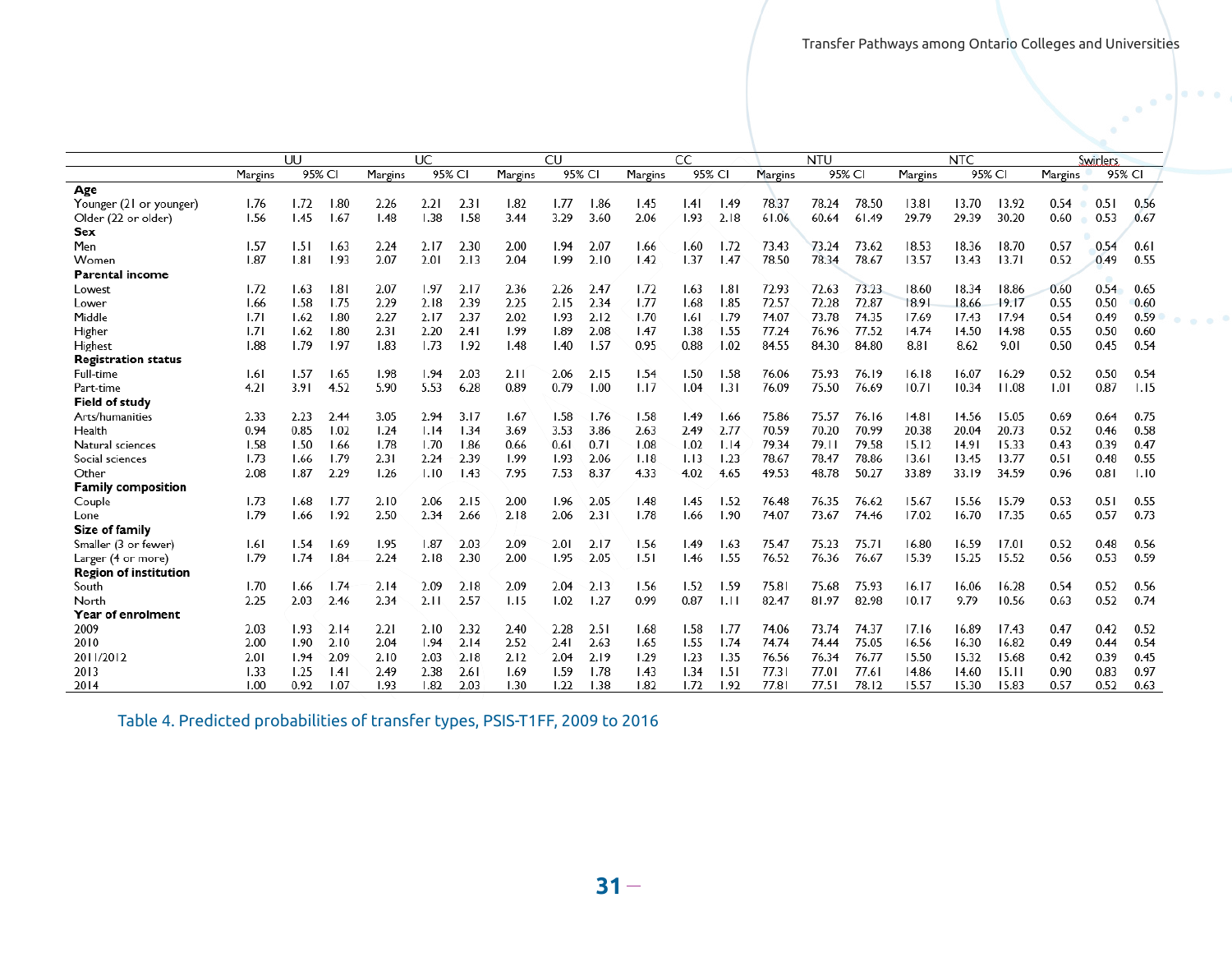

Figure 10. The Predicted Probabilities Across Age and Transfer Type, PSIS-T1FF 2009 to 2016



```
Results from Multinomial Logistic Regressions - PSIS-T1FF, 2009 to 2016
```
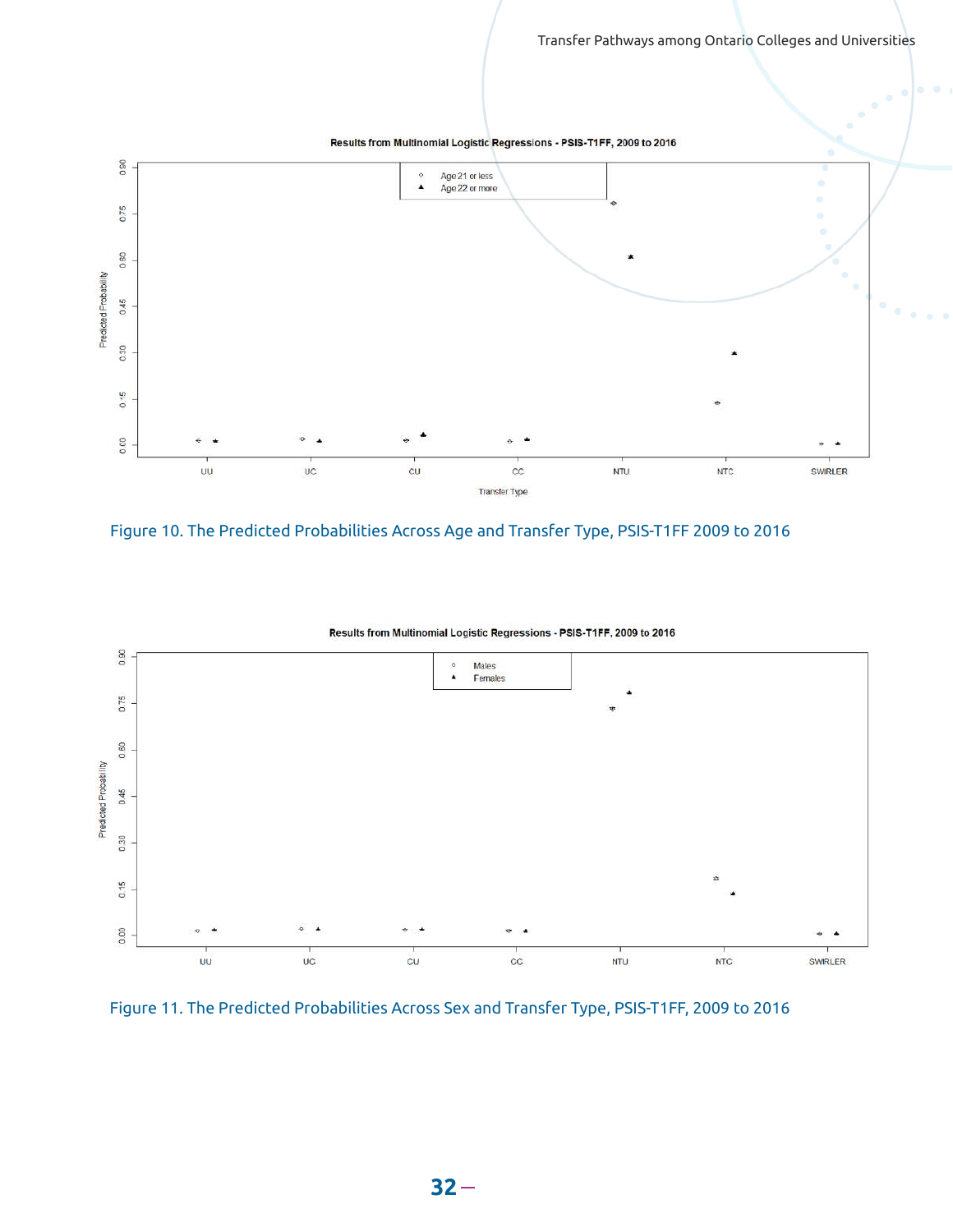

Figure 12. The Predicted Probabilities Across Parent Income and Transfer Type, PSIS-T1FF, 2009 to 2016



Results from Multinomial Logistic Regressions - PSIS-T1FF, 2009 to 2016

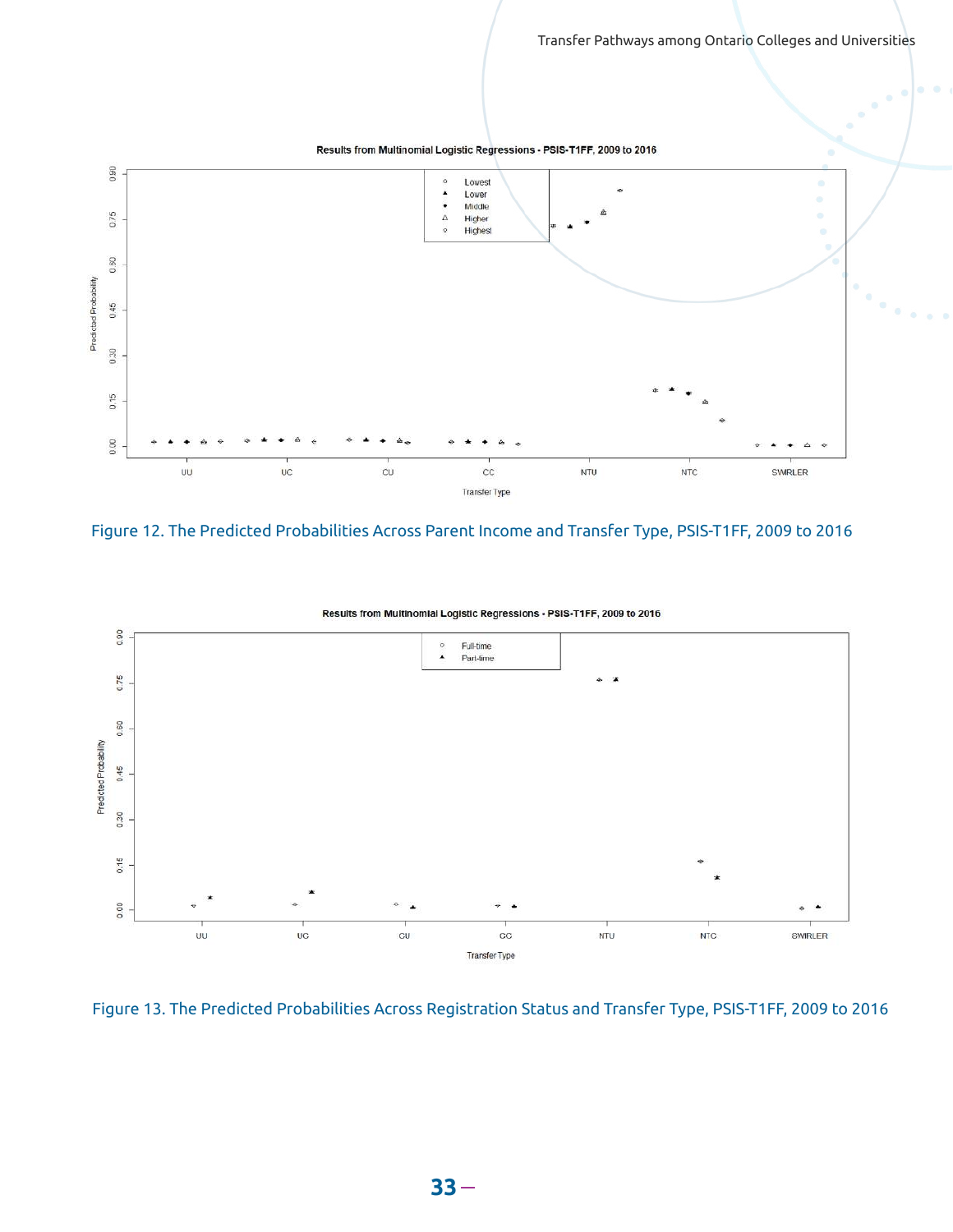

Figure 14. The Predicted Probabilities Across Field of Study and Transfer Type, PSIS-T1FF, 2009 to 2016



Results from Multinomial Logistic Regressions - PSIS-T1FF, 2009 to 2016

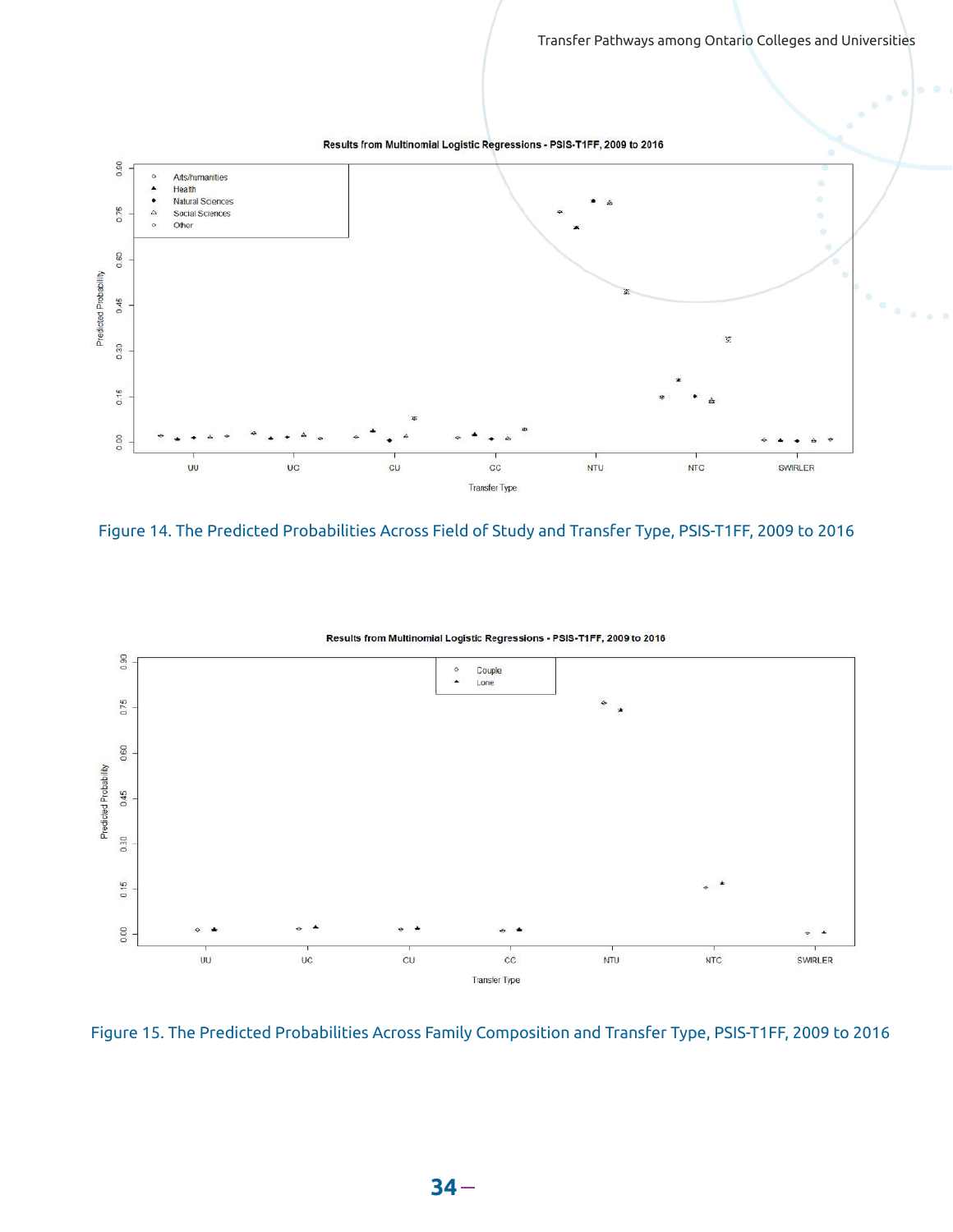

Figure 16. The Predicted Probabilities Across Family Size and Transfer Type, PSIS-T1FF, 2009 to 2016



Results from Multinomial Logistic Regressions - PSIS-T1FF, 2009 to 2016